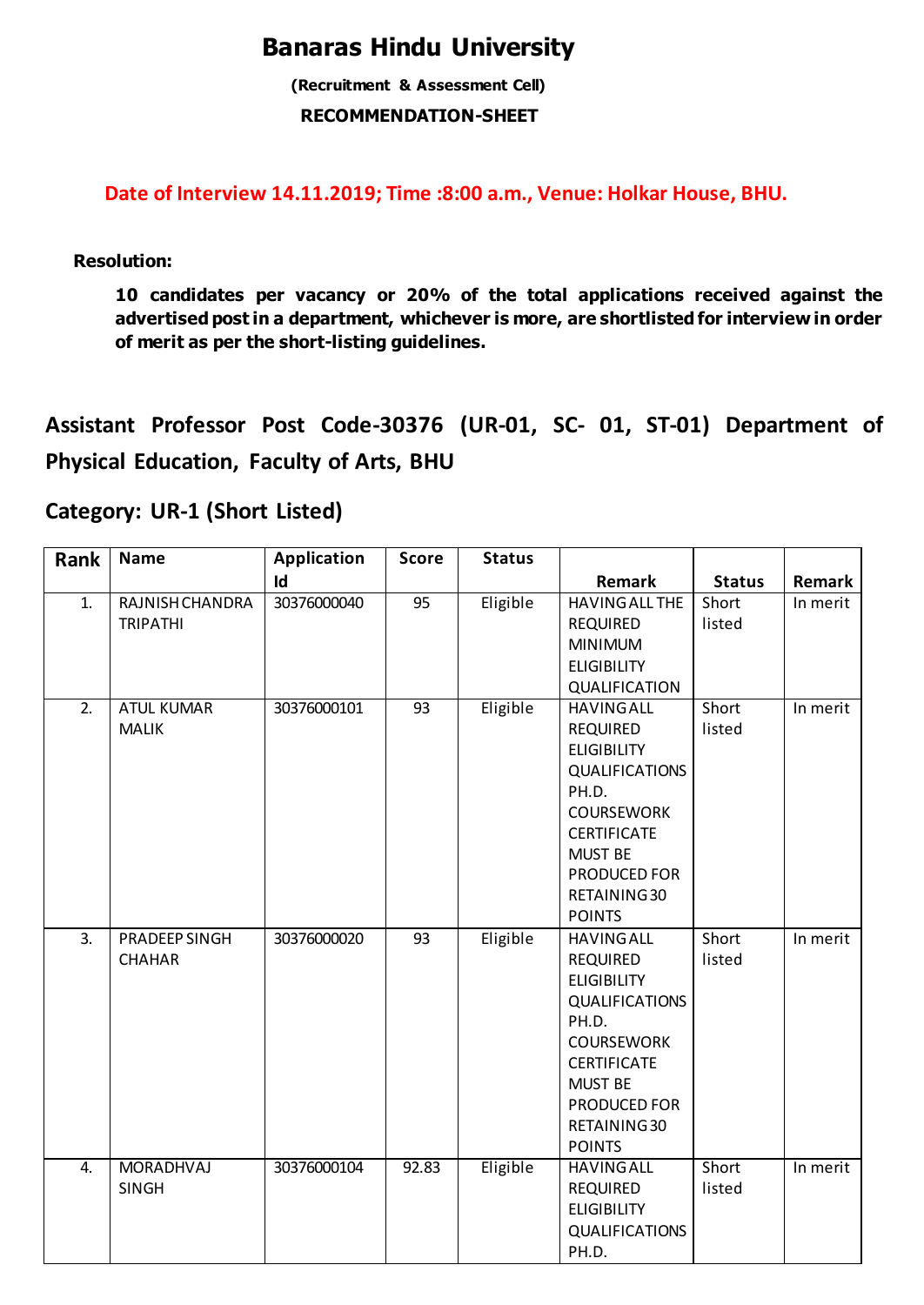|                  |                                     |             |       |          | <b>COURSEWORK</b><br><b>CERTIFICATE</b><br><b>MUST BE</b><br>PRODUCED FOR<br>RETAINING 30<br><b>POINTS</b>                                                                                                     |                 |          |
|------------------|-------------------------------------|-------------|-------|----------|----------------------------------------------------------------------------------------------------------------------------------------------------------------------------------------------------------------|-----------------|----------|
| 5.               | SANGEETA SINGH                      | 30376000042 | 92.5  | Eligible | HAVING ALL THE<br><b>REQUIRED</b><br><b>ELIGIBILITY</b><br><b>QUALIFICATIONS</b>                                                                                                                               | Short<br>listed | In merit |
| 6.               | <b>MANOJ KUMAR</b><br><b>PANDEY</b> | 30376000077 | 91    | Eligible | HAVING ALL THE<br><b>REQUIRED</b><br><b>ELIGIBILITY</b><br><b>QUALIFICATIONS</b>                                                                                                                               | Short<br>listed | In merit |
| $\overline{7}$ . | PANKAJ PANDEY                       | 30376000044 | 91    | Eligible | <b>HAVING ALL</b><br><b>REQUIRED</b><br><b>ELIGIBILITY</b><br>QUALIFICATIONS<br>PH.D.<br><b>COURSEWORK</b><br><b>CERTIFICATE</b><br><b>MUST BE</b><br>PRODUCED FOR<br>RETAINING 30<br><b>POINTS</b>            | Short<br>listed | In merit |
| 8.               | <b>VIVEK KUMAR</b><br><b>SINGH</b>  | 30376000043 | 91    | Eligible | <b>HAVING ALL</b><br><b>REQUIRED</b><br><b>ELIGIBILITY</b><br>QUALIFICATIONS<br>PH.D.<br><b>COURSEWORK</b><br><b>CERTIFICATE</b><br><b>MUST BE</b><br>PRODUCED FOR<br>RETAINING 30<br><b>POINTS</b>            | Short<br>listed | In merit |
| 9.               | <b>OM PRAKASH</b><br><b>MISHRA</b>  | 30376000118 | 90.83 | Eligible | <b>HAVING ALL</b><br><b>REQUIRED</b><br><b>ELIGIBILITY</b><br><b>QUALIFICATIONS</b><br>PH.D.<br><b>COURSEWORK</b><br><b>CERTIFICATE</b><br><b>MUST BE</b><br>PRODUCED FOR<br>RETAINING 30<br><b>POINTS</b>     | Short<br>listed | In merit |
| 10.              | <b>RAHUL KUMAR</b><br>PRASAD        | 30376000098 | 89.83 | Eligible | <b>HAVING ALL THE</b><br><b>REQUIRED</b><br><b>ELIGIBILITY</b><br><b>QUALIFICATIONS</b><br>PH.D.<br><b>COURSEWORK</b><br><b>CERTIFICATE</b><br><b>MUST BE</b><br>PRODUCED FOR<br>RETAINING 30<br><b>POINTS</b> | Short<br>listed | In merit |
| 11.              | PRASHANTKUMAR                       | 30376000100 | 89    | Eligible | <b>HAVING ALL</b>                                                                                                                                                                                              | Short           | In merit |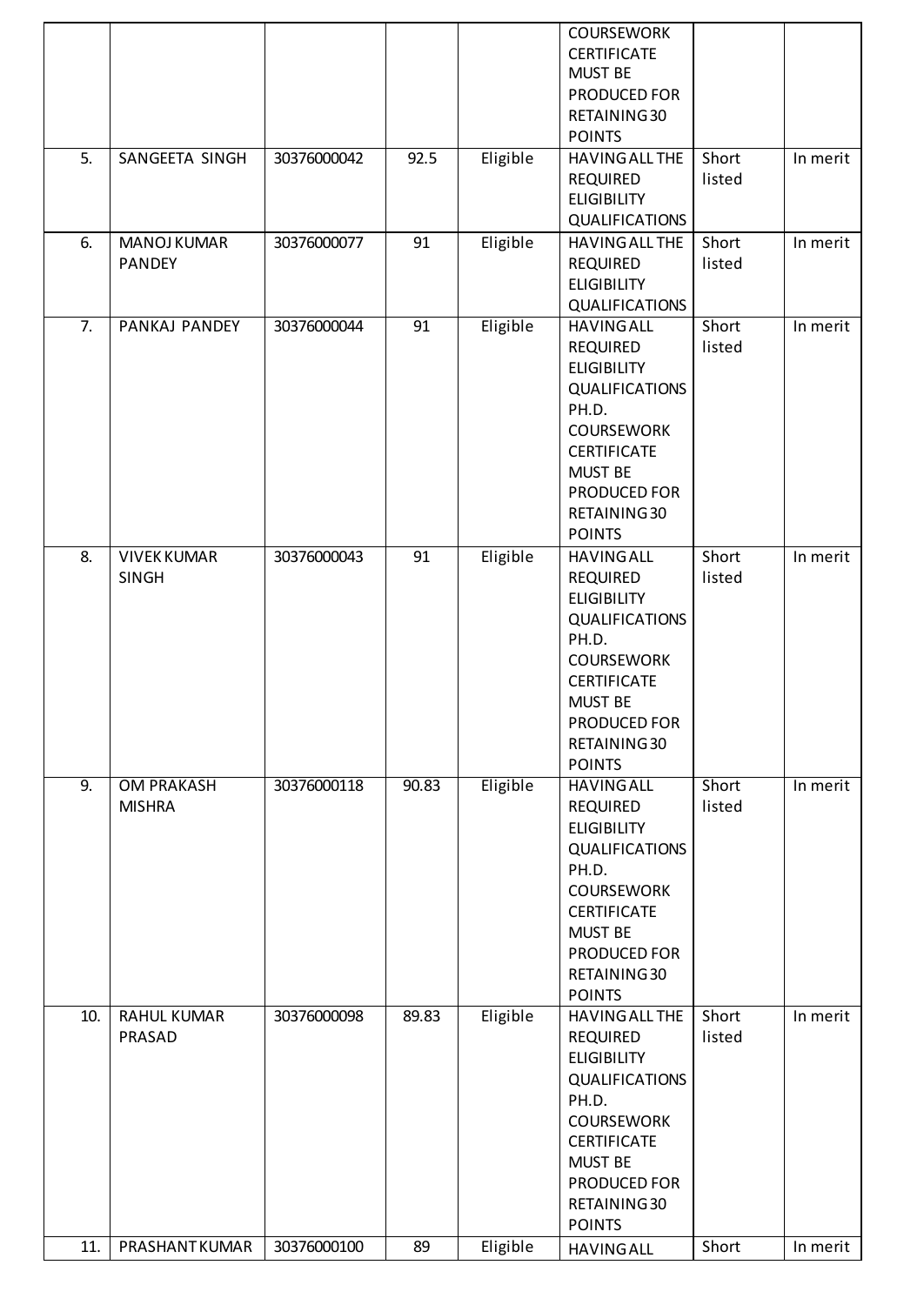|                   | RAI                           |             |                 |          | <b>REQUIRED</b><br><b>ELIGIBILITY</b><br><b>QUALIFICATIONS</b><br>PH.D.<br><b>COURSEWORK</b><br><b>CERTIFICATE</b><br><b>MUST BE</b><br>PRODUCED FOR<br>RETAINING 30<br><b>POINTS</b>                          | listed          |          |
|-------------------|-------------------------------|-------------|-----------------|----------|----------------------------------------------------------------------------------------------------------------------------------------------------------------------------------------------------------------|-----------------|----------|
| $\overline{12}$ . | MRIDULA VYAS                  | 30376000103 | 88              | Eligible | <b>HAVING ALL</b><br><b>REQUIRED</b><br><b>ELIGIBILITY</b><br><b>QUALIFICATIONS</b><br>PH.D.<br><b>COURSEWORK</b><br><b>CERTIFICATE</b><br><b>MUST BE</b><br>PRODUCED FOR<br>RETAINING 30<br><b>POINTS</b>     | Short<br>listed | In merit |
| 13.               | <b>VIVEK SINGH</b>            | 30376000007 | 86.67           | Eligible | <b>HAVING ALL THE</b><br><b>REQUIRED</b><br><b>ELIGIBILITY</b><br><b>QUALIFICATIONS</b><br>PH.D.<br><b>COURSEWORK</b><br><b>CERTIFICATE</b><br><b>MUST BE</b><br>PRODUCED FOR<br>RETAINING 30<br><b>POINTS</b> | Short<br>listed | In merit |
| 14.               | POOJA MISHRA                  | 30376000054 | 85              | Eligible | HAVING ALL THE<br><b>REQUIRED</b><br><b>ELIGIBILITY</b><br><b>QUALIFICATIONS</b><br>PH.D.<br><b>COURSEWORK</b><br><b>CERTIFICATE</b><br><b>MUST BE</b><br>PRODUCED FOR<br>RETAINING 30<br><b>POINTS</b>        | Short<br>listed | In merit |
| 15.               | <b>ABHINAV SINGH</b>          | 30376000087 | 84.83           | Eligible | HAVING ALL THE<br><b>REQUIRED</b><br><b>ELIGIBILITY</b><br>QUALIFICATIONS                                                                                                                                      | Short<br>listed | In merit |
| 16.               | PRADEEP KUMAR<br><b>DUBEY</b> | 30376000050 | $\overline{84}$ | Eligible | <b>HAVING ALL</b><br><b>REQUIRED</b><br><b>ELIGIBILITY</b><br>QUALIFICATIONS                                                                                                                                   | Short<br>listed | In merit |
| 17.               | RAHUL SINGH                   | 30376000064 | 84              | Eligible | HAVING ALL THE<br><b>REQUIRED</b><br><b>ELIGIBILITY</b><br>QUALIFICATIONS                                                                                                                                      | Short<br>listed | In merit |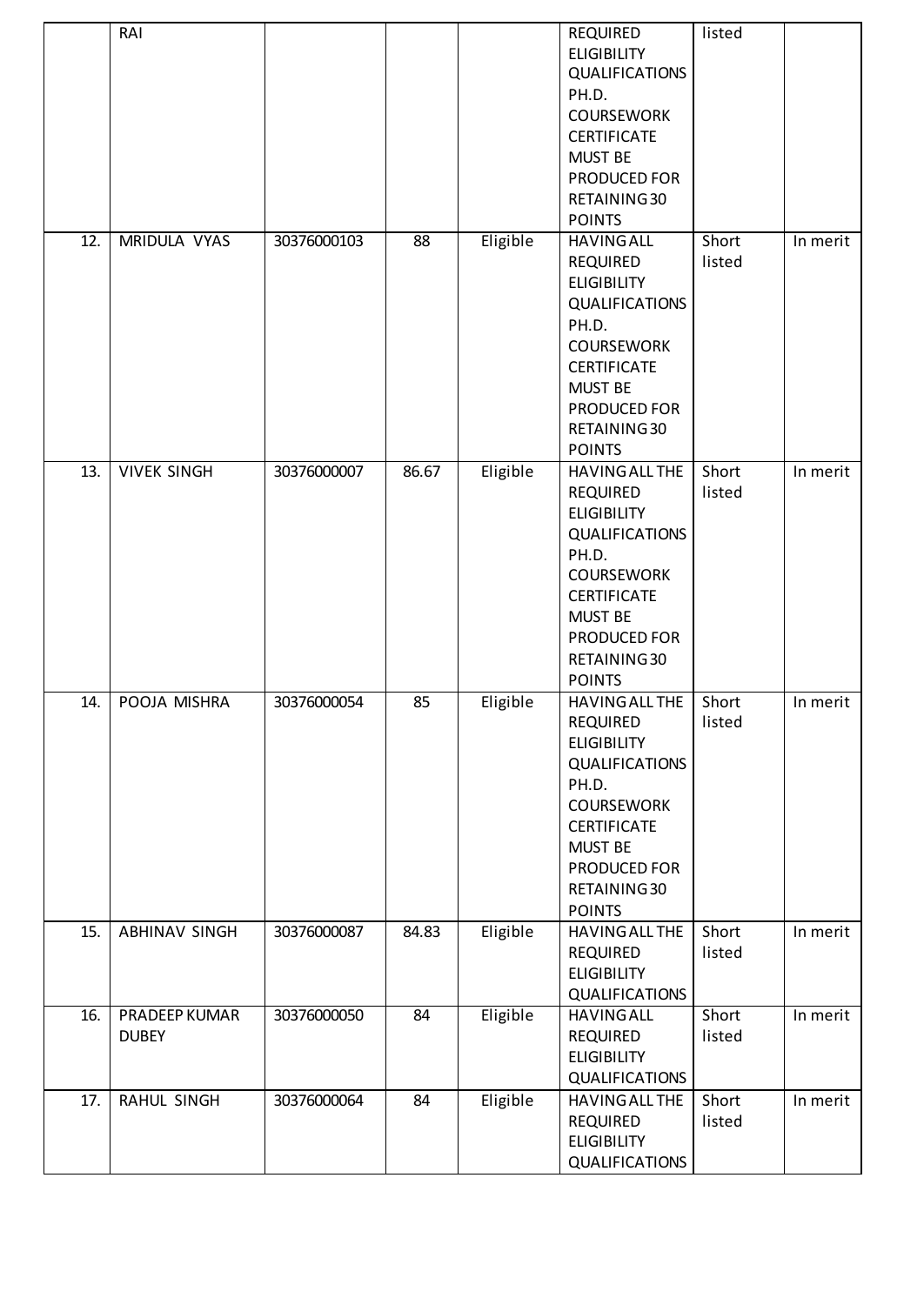### **Not short listed**

| 18. | BINTHUMATHAVAN      | 30376000011 | 83    | Eligible | <b>HAVING OTHER</b><br><b>ALL THE</b><br><b>REQUIRED</b><br><b>MINIMUM</b><br><b>ELIGIBILITY</b><br><b>QUALIFICATIONS</b><br>PH.D.<br><b>COURSEWORK</b><br><b>CERTIFICATE</b><br><b>MUST BE</b><br>PRODUCED FOR<br>RETAINING 30<br><b>POINTS</b> | <b>Not</b><br>shortlisted | Lowerin<br>merit |
|-----|---------------------|-------------|-------|----------|--------------------------------------------------------------------------------------------------------------------------------------------------------------------------------------------------------------------------------------------------|---------------------------|------------------|
| 19. | Chandana Eswar      | 30376000083 | 83    | Eligible | <b>HAVING ALL</b><br><b>REQUIRED</b><br><b>ELIGIBILITY</b><br>QUALIFICATIONS<br>PH.D.<br><b>COURSEWORK</b><br><b>CERTIFICATE</b><br><b>MUST BE</b><br>PRODUCED FOR<br>RETAINING 30<br><b>POINTS</b>                                              | <b>Not</b><br>shortlisted | Lowerin<br>merit |
| 20. | PRITI VERMA         | 30376000089 | 83    | Eligible | <b>HAVING ALL</b><br><b>REQUIRED</b><br><b>ELIGIBILITY</b><br>QUALIFICATIONS                                                                                                                                                                     | <b>Not</b><br>shortlisted | Lowerin<br>merit |
| 21. | RUDRA PAL YADAV     | 30376000016 | 83    | Eligible | <b>HAVING ALL</b><br><b>REQUIRED</b><br><b>MINIMUM</b><br><b>ELIGIBILITY</b><br>QUALIFICATIONS                                                                                                                                                   | <b>Not</b><br>shortlisted | Lowerin<br>merit |
| 22. | SARTAJ KHAN         | 30376000070 | 83    | Eligible | <b>HAVING ALL</b><br><b>REQUIRED</b><br><b>ELIGIBILITY</b><br><b>QUALIFICATIONS</b>                                                                                                                                                              | Not<br>shortlisted        | Lowerin<br>merit |
| 23. | VISWANATH<br>SUNDAR | 30376000021 | 83    | Eligible | HAVING ALL THE<br><b>REQUIRED</b><br><b>ELIGIBILITY</b><br><b>QUALIFICATIONS</b><br>PH.D.<br><b>COURSEWORK</b><br><b>CERTIFICATE</b><br><b>MUST BE</b><br>PRODUCED FOR<br>RETAINING 30<br><b>POINTS</b>                                          | Not<br>shortlisted        | Lowerin<br>merit |
| 24. | PREETI JAISWAL      | 30376000067 | 82.67 | Eligible | <b>HAVING ALL</b><br><b>REQUIRED</b><br><b>ELIGIBILITY</b><br><b>QUALIFICATIONS</b><br>PH.D.<br><b>COURSEWORK</b><br><b>CERTIFICATE</b>                                                                                                          | <b>Not</b><br>shortlisted | Lowerin<br>merit |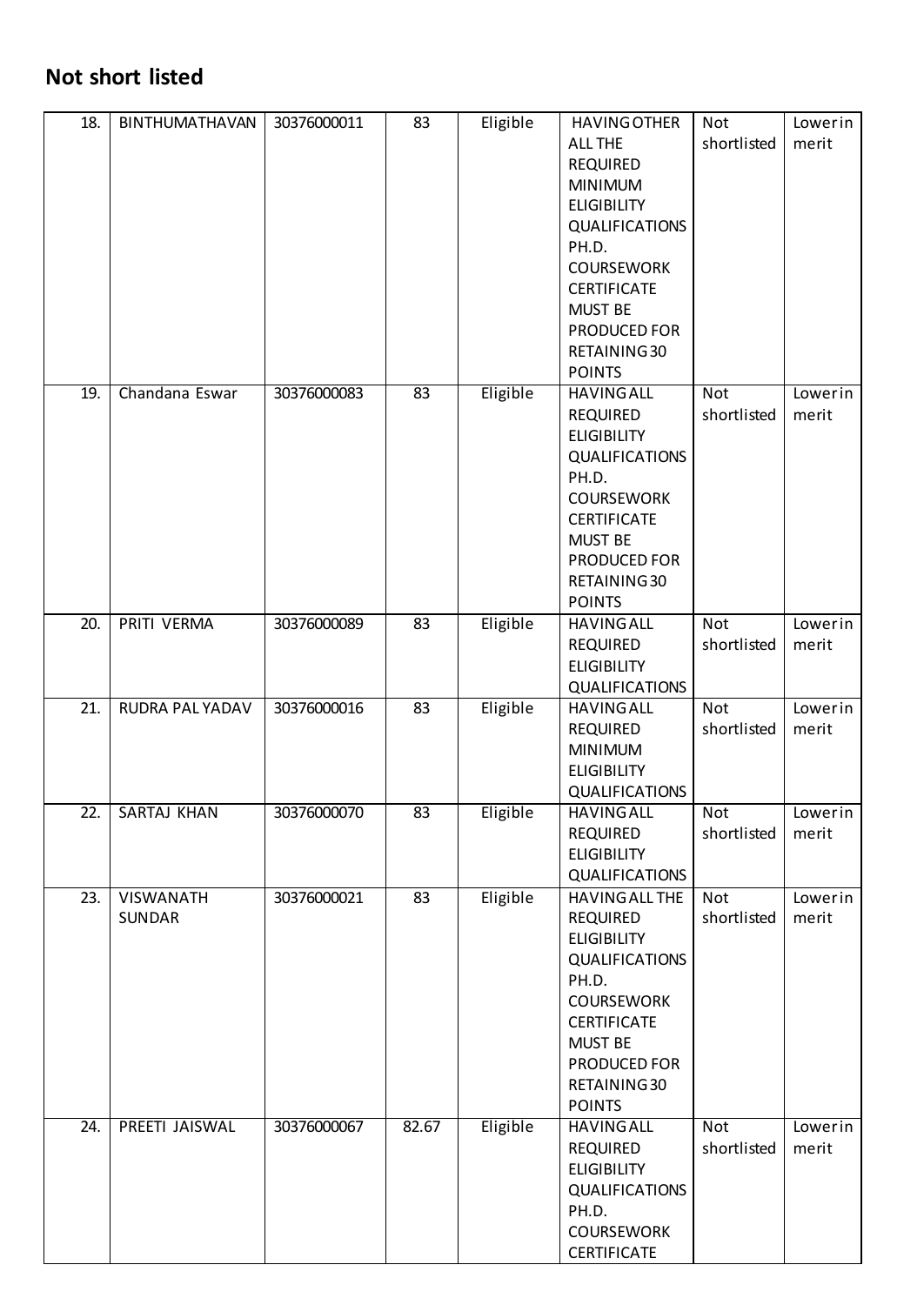|                   |                                   |             |    |          | <b>MUST BE</b><br>PRODUCED FOR<br>RETAINING 30<br><b>POINTS</b>                                                                                                                                                                  |                           |                  |
|-------------------|-----------------------------------|-------------|----|----------|----------------------------------------------------------------------------------------------------------------------------------------------------------------------------------------------------------------------------------|---------------------------|------------------|
| 25.               | <b>DEVPALSINGH</b><br><b>RANA</b> | 30376000073 | 81 | Eligible | <b>HAVING ALL</b><br><b>REQUIRED</b><br><b>ELIGIBILITY</b><br><b>QUALIFICATIONS</b><br>PH.D.<br><b>COURSEWORK</b><br><b>CERTIFICATE</b><br><b>MUST BE</b><br>PRODUCED FOR<br>RETAINING 30<br><b>POINTS</b>                       | Not<br>shortlisted        | Lowerin<br>merit |
| $\overline{26}$ . | <b>MADHUKAR SINGH</b>             | 30376000060 | 81 | Eligible | <b>HAVING ALL</b><br><b>REQUIRED</b><br><b>ELIGIBILITY</b><br><b>QUALIFICATIONS</b><br>PH.D.<br><b>COURSEWORK</b><br><b>CERTIFICATE</b><br><b>MUST BE</b><br>PRODUCED FOR<br>RETAINING 30<br><b>POINTS</b>                       | <b>Not</b><br>shortlisted | Lowerin<br>merit |
| 27.               | PAWAN KUMAR<br><b>SINGH</b>       | 30376000005 | 81 | Eligible | <b>HAVING ALL THE</b><br><b>REQUIRED</b><br><b>ELIGIBILITY</b><br><b>QUALIFICATIONS</b>                                                                                                                                          | <b>Not</b><br>shortlisted | Lowerin<br>merit |
| 28.               | SALEEM AHMED                      | 30376000017 | 81 | Eligible | <b>HAVING ALL THE</b><br><b>REQUIRED</b><br><b>MINIMUM</b><br><b>ELIGIBILITY</b><br><b>QUALIFICATIONS</b><br>PH.D.<br><b>COURSEWORK</b><br><b>CERTIFICATE</b><br><b>MUST BE</b><br>PRODUCED FOR<br>RETAINING 30<br><b>POINTS</b> | <b>Not</b><br>shortlisted | Lowerin<br>merit |
| 29.               | SHAILESH MAURYA                   | 30376000041 | 81 | Eligible | <b>HAVING ALL</b><br><b>REQUIRED</b><br><b>ELIGIBILITY</b><br><b>QUALIFICATIONS</b>                                                                                                                                              | <b>Not</b><br>shortlisted | Lowerin<br>merit |
| 30.               | SHALENDRA<br><b>NARAYAN SINGH</b> | 30376000093 | 81 | Eligible | <b>HAVING ALL</b><br><b>REQUIRED</b><br><b>ELIGIBILITY</b><br><b>QUALIFICATIONS</b>                                                                                                                                              | <b>Not</b><br>shortlisted | Lowerin<br>merit |
| 31.               | SHARAD<br><b>CHAURASIA</b>        | 30376000034 | 81 | Eligible | <b>HAVING ALL</b><br><b>REQUIRED</b><br><b>ELIGIBILITY</b><br><b>QUALIFICATIONS</b>                                                                                                                                              | <b>Not</b><br>shortlisted | Lowerin<br>merit |
| 32.               | SHASHIKANT<br><b>SINGH</b>        | 30376000111 | 81 | Eligible | <b>HAVING ALL</b><br><b>REQUIRED</b><br><b>ELIGIBILITY</b><br><b>QUALIFICATIONS</b><br>PH.D.                                                                                                                                     | <b>Not</b><br>shortlisted | Lowerin<br>merit |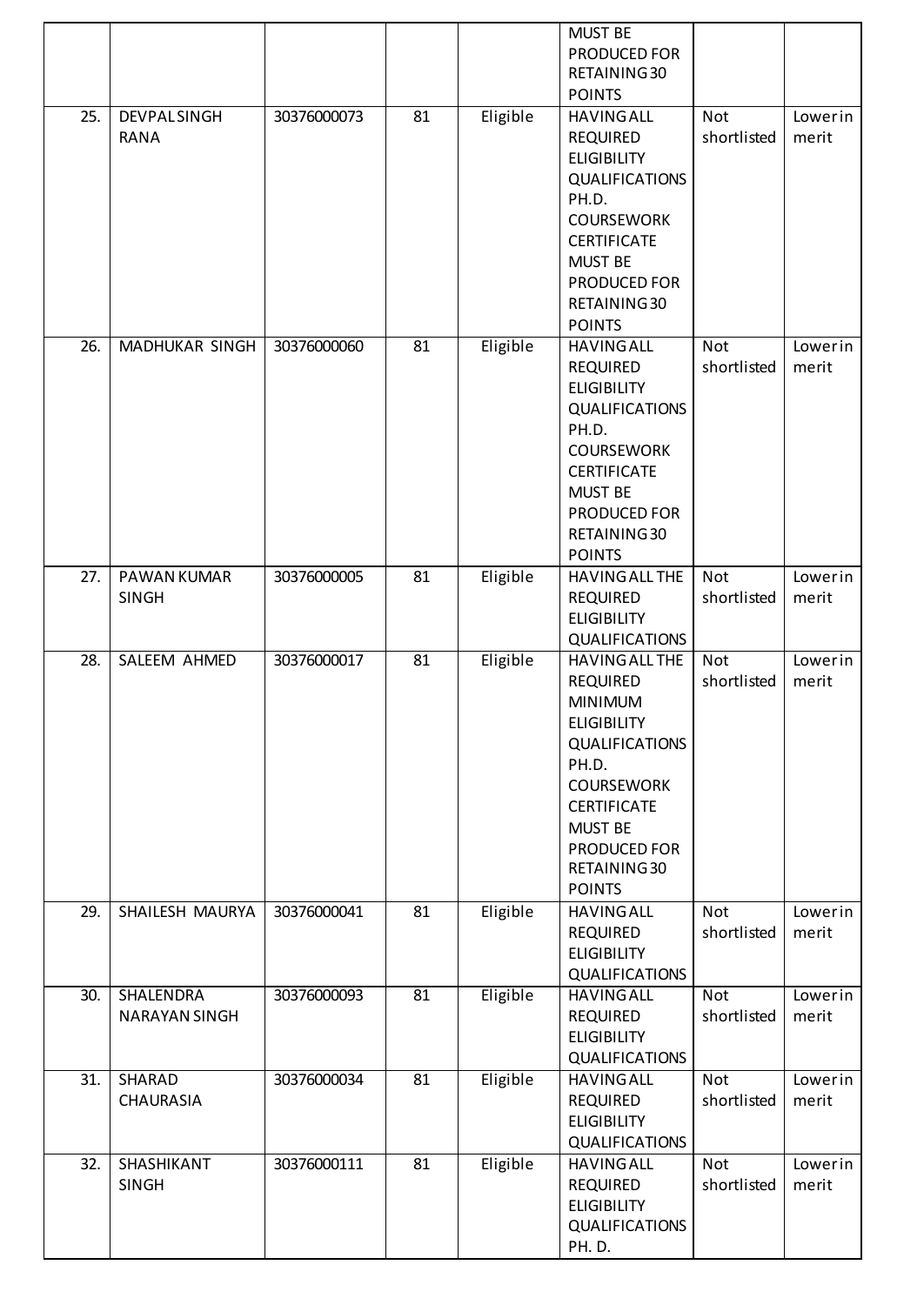| 33.<br>34.        | <b>GOPAL KUMAR</b><br><b>MEHNDI HASAN</b> | 30376000102<br>30376000025 | 79<br>79        | Eligible<br>Eligible | <b>COURSEWORK</b><br><b>CERTIFICATE</b><br><b>MUST BE</b><br>PRODUCED FOR<br>RETAINING 30<br><b>POINTS</b><br><b>HAVING ALL</b><br><b>REQUIRED</b><br><b>ELIGIBILITY</b><br><b>QUALIFICATIONS</b><br><b>HAVING ALL</b> | Not<br>shortlisted<br>Not | Lowerin<br>merit<br>Lowerin |
|-------------------|-------------------------------------------|----------------------------|-----------------|----------------------|------------------------------------------------------------------------------------------------------------------------------------------------------------------------------------------------------------------------|---------------------------|-----------------------------|
|                   |                                           |                            |                 |                      | <b>REQUIRED</b><br><b>ELIGIBILITY</b><br>QUALIFICATIONS<br>PH.D.<br><b>COURSEWORK</b><br><b>CERTIFICATE</b><br><b>MUST BE</b><br>PRODUCED FOR<br>RETAINING 30<br><b>POINTSE</b>                                        | shortlisted               | merit                       |
| 35.               | RAJEEV<br>SRIVASTAVA                      | 30376000053                | 79              | Eligible             | HAVING ALL THE<br><b>REQUIRED</b><br><b>ELIGIBILITY</b><br><b>QUALIFICATIONS</b>                                                                                                                                       | <b>Not</b><br>shortlisted | Lowerin<br>merit            |
| 36.               | <b>RAKESH KUMAR</b><br><b>PATEL</b>       | 30376000113                | 79              | Eligible             | <b>HAVING ALL</b><br><b>REQUIRED</b><br><b>ELIGIBILITY</b><br>QUALIFICATIONS<br>PH.D.<br><b>COURSEWORK</b><br><b>CERTIFICATE</b><br><b>MUST BE</b><br>PRODUCED FOR<br>RETAINING 30<br><b>POINTS</b>                    | Not<br>shortlisted        | Lowerin<br>merit            |
| $\overline{37}$ . | <b>ALOK KUMAR</b><br><b>SINGH</b>         | 30376000009                | $\overline{78}$ | Eligible             | <b>HAVING ALL THE</b><br><b>REQUIRED</b><br><b>ELIGIBILITY</b><br><b>QUALIFICATIONS</b><br>PH.D.<br><b>COURSEWORK</b><br><b>CERTIFICATE</b><br><b>MUST BE</b><br>PRODUCED FOR<br>RETAINING 30<br><b>POINTS</b>         | Not<br>shortlisted        | Lowerin<br>merit            |
| 38.               | <b>KARUNESH KUMAR</b>                     | 30376000018                | 77              | Eligible             | <b>HAVING ALL THE</b><br><b>REQUIRED</b><br><b>ELIGIBILITY</b><br><b>QUALIFICATIONS</b><br>PH.D.<br><b>COURSEWORK</b><br><b>CERTIFICATE</b><br><b>MUST BE</b><br>PRODUCED FOR<br>RETAINING 30<br><b>POINTS</b>         | Not<br>shortlisted        | Lowerin<br>merit            |
| 39.               | <b>DINESH CHANDRA</b>                     | 30376000057                | 76              | Eligible             | NO NET BUT                                                                                                                                                                                                             | Not                       | Lowerin                     |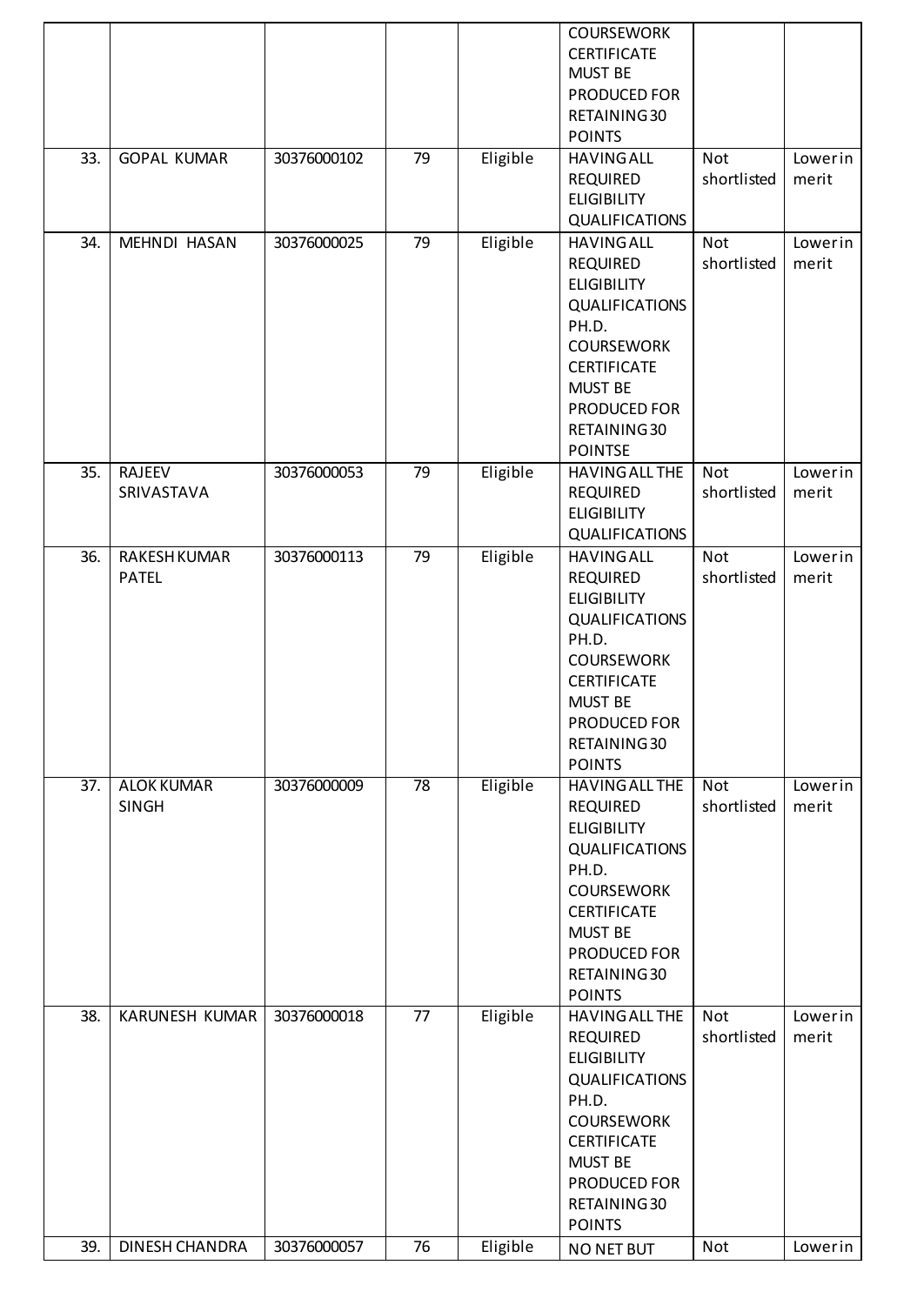|     | <b>ARORA</b>         |             |                 |          | PH.D. AS PER                          | shortlisted | merit   |
|-----|----------------------|-------------|-----------------|----------|---------------------------------------|-------------|---------|
|     |                      |             |                 |          | 2009                                  |             |         |
|     |                      |             |                 |          | <b>GUIDELINES OF</b>                  |             |         |
|     |                      |             |                 |          | <b>UGC</b>                            |             |         |
| 40. | <b>JAIRAJ SINGH</b>  | 30376000055 | 76              | Eligible | <b>HAVING ALL</b>                     | <b>Not</b>  | Lowerin |
|     | <b>JADON</b>         |             |                 |          | <b>REQUIRED</b>                       | shortlisted | merit   |
|     |                      |             |                 |          | <b>ELIGIBILITY</b>                    |             |         |
|     |                      |             |                 |          | <b>QUALIFICATIONS</b><br>PH.D.        |             |         |
|     |                      |             |                 |          | <b>COURSEWORK</b>                     |             |         |
|     |                      |             |                 |          | <b>CERTIFICATE</b>                    |             |         |
|     |                      |             |                 |          | <b>MUST BE</b>                        |             |         |
|     |                      |             |                 |          | PRODUCED FOR                          |             |         |
|     |                      |             |                 |          | RETAINING 30                          |             |         |
|     |                      |             |                 |          | <b>POINTS</b>                         |             |         |
| 41. | SURINDER SINGH       | 30376000096 | $\overline{76}$ | Eligible | <b>HAVING ALL</b>                     | <b>Not</b>  | Lowerin |
|     |                      |             |                 |          | <b>REQUIRED</b>                       | shortlisted | merit   |
|     |                      |             |                 |          | <b>ELIGIBILITY</b>                    |             |         |
|     |                      |             |                 |          | <b>QUALIFICATIONS</b>                 |             |         |
| 42. | <b>TRIPTI SINGH</b>  | 30376000071 | 76              | Eligible | <b>NO NET BUT</b>                     | Not         | Lowerin |
|     |                      |             |                 |          | <b>ELIGIBILITY AS</b>                 | shortlisted | merit   |
|     |                      |             |                 |          | PER PH.D WITH<br>2009                 |             |         |
|     |                      |             |                 |          | <b>GUIDELINES OF</b>                  |             |         |
|     |                      |             |                 |          | <b>UGC</b>                            |             |         |
| 43. | <b>VIJAY PRAKASH</b> | 30376000048 | 76              | Eligible | NO NET BUT                            | <b>Not</b>  | Lowerin |
|     |                      |             |                 |          | PH.D. AS PER                          | shortlisted | merit   |
|     |                      |             |                 |          | <b>GUIDELINES OF</b>                  |             |         |
|     |                      |             |                 |          | <b>UGC</b>                            |             |         |
|     |                      |             |                 |          | <b>REGULATION</b>                     |             |         |
|     |                      |             |                 |          | 2009                                  |             |         |
| 44. | <b>ARJUN SINGH</b>   | 30376000106 | 74              | Eligible | <b>UNDER</b>                          | <b>Not</b>  | Lowerin |
|     | <b>PANWAR</b>        |             |                 |          | <b>CONDITION TO</b>                   | shortlisted | merit   |
|     |                      |             |                 |          | <b>PRODUCING</b><br>PH.D              |             |         |
|     |                      |             |                 |          | <b>COURSEWORK</b>                     |             |         |
|     |                      |             |                 |          | <b>CERTIFICATE</b>                    |             |         |
|     |                      |             |                 |          | (NONET)                               |             |         |
| 45. | <b>ASHISH KUMAR</b>  | 30376000108 | 73              | Eligible | <b>HAVING ALL</b>                     | <b>Not</b>  | Lowerin |
|     | <b>SINGH</b>         |             |                 |          | <b>REQUIRED</b>                       | shortlisted | merit   |
|     |                      |             |                 |          | <b>ELIGIBILITY</b>                    |             |         |
|     |                      |             |                 |          | <b>QUALIFICATIONS</b>                 |             |         |
|     |                      |             |                 |          | PH.D.                                 |             |         |
|     |                      |             |                 |          | <b>COURSEWORK</b>                     |             |         |
|     |                      |             |                 |          | <b>CERTIFICATE</b><br><b>MUST BE</b>  |             |         |
|     |                      |             |                 |          | PRODUCED FOR                          |             |         |
|     |                      |             |                 |          | RETAINING 30                          |             |         |
|     |                      |             |                 |          | <b>POINTS</b>                         |             |         |
| 46. | <b>BALROOP YADAV</b> | 30376000081 | 73              | Eligible | NO NET BUT                            | <b>Not</b>  | Lowerin |
|     |                      |             |                 |          | PH.D AS PER                           | shortlisted | merit   |
|     |                      |             |                 |          | 2009                                  |             |         |
|     |                      |             |                 |          | <b>GUIDELINES OF</b>                  |             |         |
|     |                      |             |                 |          | <b>UGC</b>                            |             |         |
| 47. | LAKSHMAN NAIK P      | 30376000006 | 72              | Eligible | HAVING ALL THE                        | <b>Not</b>  | Lowerin |
|     |                      |             |                 |          | <b>REQUIRED</b><br><b>ELIGIBILITY</b> | shortlisted | merit   |
|     |                      |             |                 |          | <b>QUALIFICATIONS</b>                 |             |         |
| 48. | AWADHENDRA           | 30376000004 | $71\,$          | Eligible | HAVING ALL THE                        | Not         | Lowerin |
|     |                      |             |                 |          |                                       |             |         |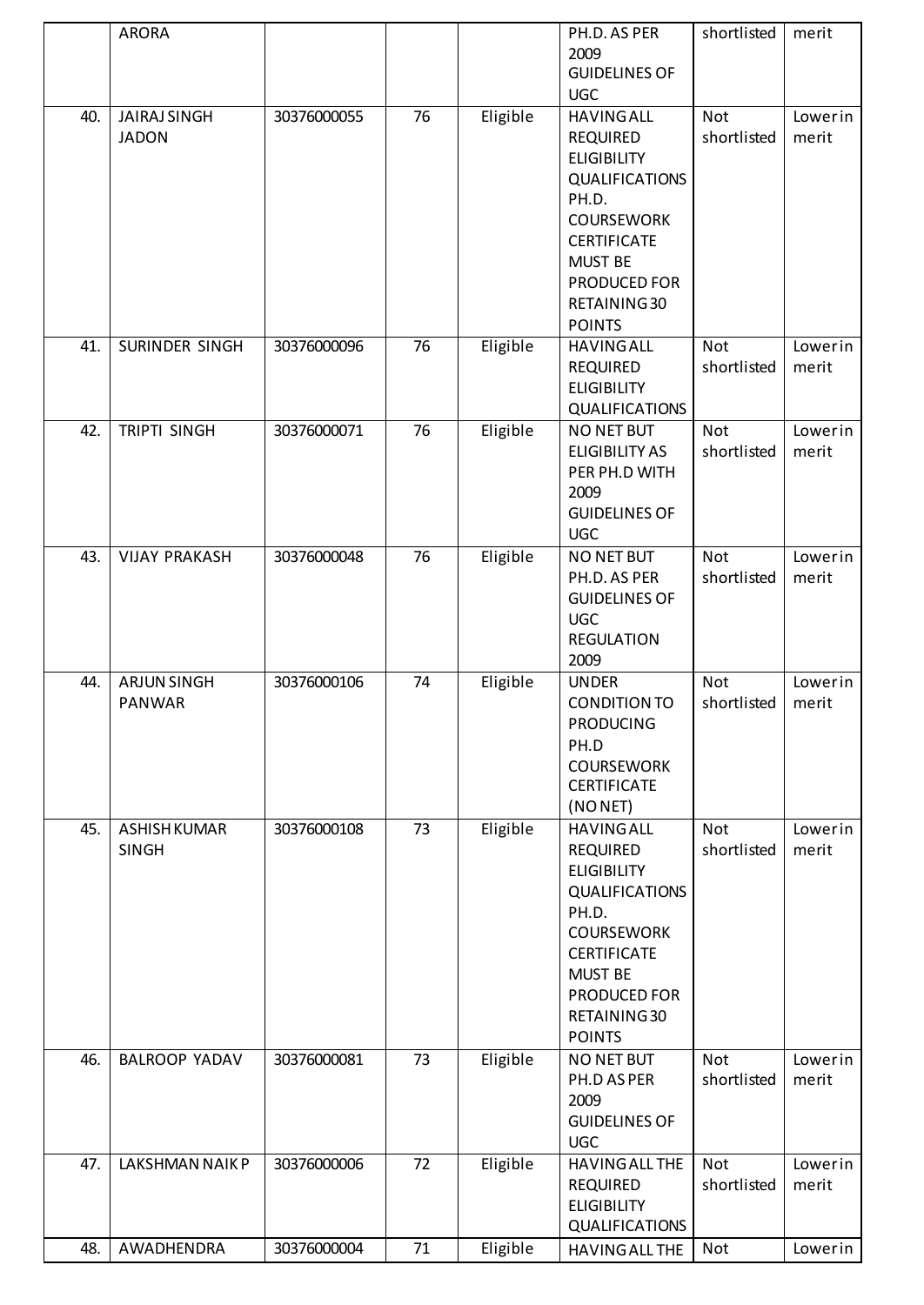|     | PRATAP SINGH          |             |    |          | <b>REQUIRED</b>       | shortlisted | merit   |
|-----|-----------------------|-------------|----|----------|-----------------------|-------------|---------|
|     |                       |             |    |          | <b>ELIGIBILITY</b>    |             |         |
|     |                       |             |    |          | <b>QUALIFICATIONS</b> |             |         |
| 49. | <b>MANINDER SINGH</b> | 30376000097 | 71 | Eligible | <b>HAVING ALL</b>     | Not         | Lowerin |
|     |                       |             |    |          | <b>REQUIRED</b>       | shortlisted | merit   |
|     |                       |             |    |          | <b>ELIGIBILITY</b>    |             |         |
|     |                       |             |    |          | <b>QUALIFICATIONS</b> |             |         |
|     |                       |             |    |          | PH.D.                 |             |         |
|     |                       |             |    |          | <b>COURSEWORK</b>     |             |         |
|     |                       |             |    |          | <b>CERTIFICATE</b>    |             |         |
|     |                       |             |    |          | <b>MUST BE</b>        |             |         |
|     |                       |             |    |          | PRODUCED FOR          |             |         |
|     |                       |             |    |          | RETAINING 30          |             |         |
|     |                       |             |    |          | <b>POINTS</b>         |             |         |
| 50. | <b>BHASKAR SHUKLA</b> | 30376000028 | 69 | Eligible | <b>HAVING ALL</b>     | <b>Not</b>  | Lowerin |
|     |                       |             |    |          | <b>REQUIRED</b>       | shortlisted | merit   |
|     |                       |             |    |          | <b>ELIGIBILITY</b>    |             |         |
|     |                       |             |    |          | <b>QUALIFICATIONS</b> |             |         |
|     |                       |             |    |          | Score for Ph.D.       |             |         |
|     |                       |             |    |          | not awarded           |             |         |
|     |                       |             |    |          | due to date of        |             |         |
|     |                       |             |    |          | registration in       |             |         |
|     |                       |             |    |          | Ph. D. course is      |             |         |
|     |                       |             |    |          | before                |             |         |
|     |                       |             |    |          | 11/07/2009 and        |             |         |
|     |                       |             |    |          | 5 points              |             |         |
|     |                       |             |    |          | certificate for       |             |         |
|     |                       |             |    |          | equivalency of        |             |         |
|     |                       |             |    |          | Ph. D. degree         |             |         |
|     |                       |             |    |          | with the degree       |             |         |
|     |                       |             |    |          | of 2009 UGC           |             |         |
|     |                       |             |    |          | guidelines is not     |             |         |
|     |                       |             |    |          | attached              |             |         |
| 51. | SWARUP BISWAS         | 30376000036 | 69 | Eligible | HAVING ALL THE        | Not         | Lowerin |
|     |                       |             |    |          | <b>REQUIRED</b>       | shortlisted | merit   |
|     |                       |             |    |          | <b>MINIMUM</b>        |             |         |
|     |                       |             |    |          | <b>ELIGIBILITY</b>    |             |         |
| 52. | PRITI PANDEY          | 30376000074 | 68 | Eligible | <b>HAVING ALL</b>     | <b>Not</b>  | Lowerin |
|     |                       |             |    |          | <b>REQUIRED</b>       | shortlisted | merit   |
|     |                       |             |    |          | <b>ELIGIBILITY</b>    |             |         |
|     |                       |             |    |          | <b>QUALIFICATIONS</b> |             |         |
|     |                       |             |    |          | Score for Ph.D.       |             |         |
|     |                       |             |    |          | not awarded           |             |         |
|     |                       |             |    |          | due to date of        |             |         |
|     |                       |             |    |          | registration in       |             |         |
|     |                       |             |    |          | Ph. D. course is      |             |         |
|     |                       |             |    |          | before                |             |         |
|     |                       |             |    |          | 11/07/2009 and        |             |         |
|     |                       |             |    |          | 5 points              |             |         |
|     |                       |             |    |          | certificate for       |             |         |
|     |                       |             |    |          | equivalency of        |             |         |
|     |                       |             |    |          | Ph. D. degree         |             |         |
|     |                       |             |    |          | with the degree       |             |         |
|     |                       |             |    |          | of 2009 UGC           |             |         |
|     |                       |             |    |          | guidelines is not     |             |         |
|     |                       |             |    |          | attached              |             |         |
| 53. | RANADHEER             | 30376000059 | 63 | Eligible | <b>HAVING ALL</b>     | Not         | Lowerin |
|     | <b>SINGH</b>          |             |    |          | <b>REQUIRED</b>       | shortlisted | merit   |
|     |                       |             |    |          | <b>ELIGIBILITY</b>    |             |         |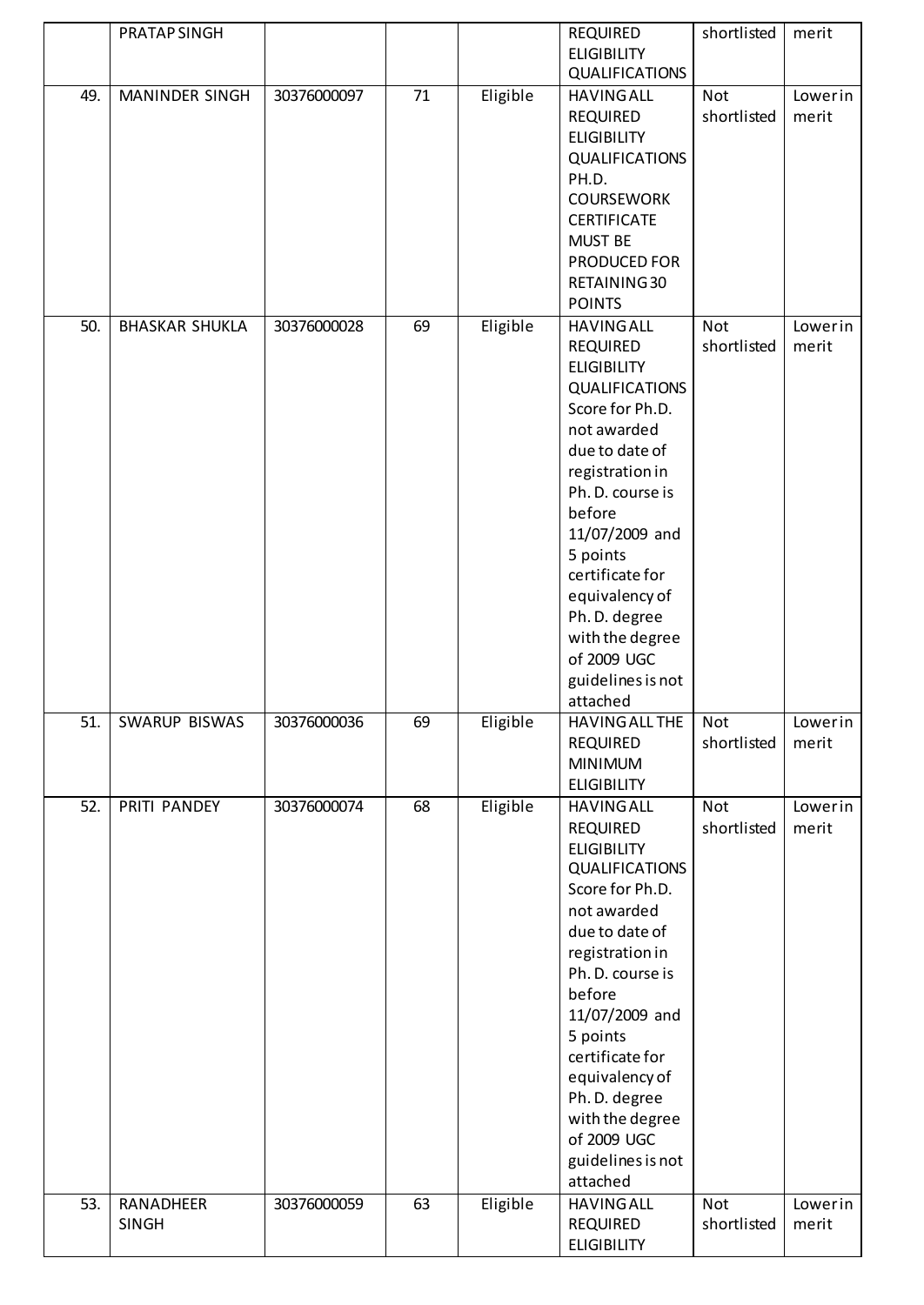|     |                                       |             |                 |          | <b>QUALIFICATIONS</b>                                                                                                                                                                                                                                                                                                                           |                           |                  |
|-----|---------------------------------------|-------------|-----------------|----------|-------------------------------------------------------------------------------------------------------------------------------------------------------------------------------------------------------------------------------------------------------------------------------------------------------------------------------------------------|---------------------------|------------------|
| 54. | SHAMBHU SHARAN<br>PRASAD              | 30376000014 | 61              | Eligible | <b>HAVING ALL THE</b><br><b>REQUIRED</b><br><b>ELIGIBILITY</b><br>QUALIFICATIONS                                                                                                                                                                                                                                                                | Not<br>shortlisted        | Lowerin<br>merit |
| 55. | <b>BIPIN KUMAR</b><br><b>DUBEY</b>    | 30376000069 | 58              | Eligible | <b>HAVING ALL</b><br><b>REQUIRED</b><br><b>ELIGIBILITY</b><br><b>QUALIFICATIONS</b>                                                                                                                                                                                                                                                             | Not<br>shortlisted        | Lowerin<br>merit |
| 56. | <b>CHIRANJIB SARKAR</b>               | 30376000029 | 58              | Eligible | <b>HAVING ALL</b><br><b>REQUIRED</b><br><b>ELIGIBILITY</b><br><b>QUALIFICATIONS</b>                                                                                                                                                                                                                                                             | Not<br>shortlisted        | Lowerin<br>merit |
| 57. | RAM JI MISHRA                         | 30376000013 | 58              | Eligible | <b>HAVING ALL</b><br><b>REQUIRED</b><br><b>ELIGIBILITY</b><br><b>QUALIFICATIONS</b><br>Score for Ph.D.<br>not awarded<br>due to date of<br>registration in<br>Ph. D. course is<br>before<br>11/07/2009 and<br>5 points<br>certificate for<br>equivalency of<br>Ph. D. degree<br>with the degree<br>of 2009 UGC<br>guidelines is not<br>attached | Not<br>shortlisted        | Lowerin<br>merit |
| 58. | MOHIT SINGH<br><b>BISHT</b>           | 30376000030 | 56              | Eligible | <b>HAVING ALL</b><br><b>REQUIRED</b><br><b>ELIGIBILITY</b><br><b>QUALIFICATIONS</b>                                                                                                                                                                                                                                                             | Not<br>shortlisted        | Lowerin<br>merit |
| 59. | <b>MOHAMMAD</b><br><b>GULAM SABIR</b> | 30376000112 | $\overline{54}$ | Eligible | <b>HAVING ALL</b><br><b>REQUIRED</b><br><b>ELIGIBILITY</b><br><b>QUALIFICATIONS</b>                                                                                                                                                                                                                                                             | Not<br>shortlisted        | Lowerin<br>merit |
| 60. | SUNITA SINGH                          | 30376000088 | 54              | Eligible | <b>HAVING ALL</b><br><b>REQUIRED</b><br><b>ELIGIBILITY</b><br><b>QUALIFICATIONS</b><br>Score for Ph.D.<br>not awarded<br>due to date of<br>registration in<br>Ph. D. course is<br>before<br>11/07/2009 and<br>5 points<br>certificate for<br>equivalency of<br>Ph. D. degree<br>with the degree<br>of 2009 UGC<br>guidelines is not<br>attached | <b>Not</b><br>shortlisted | Lowerin<br>merit |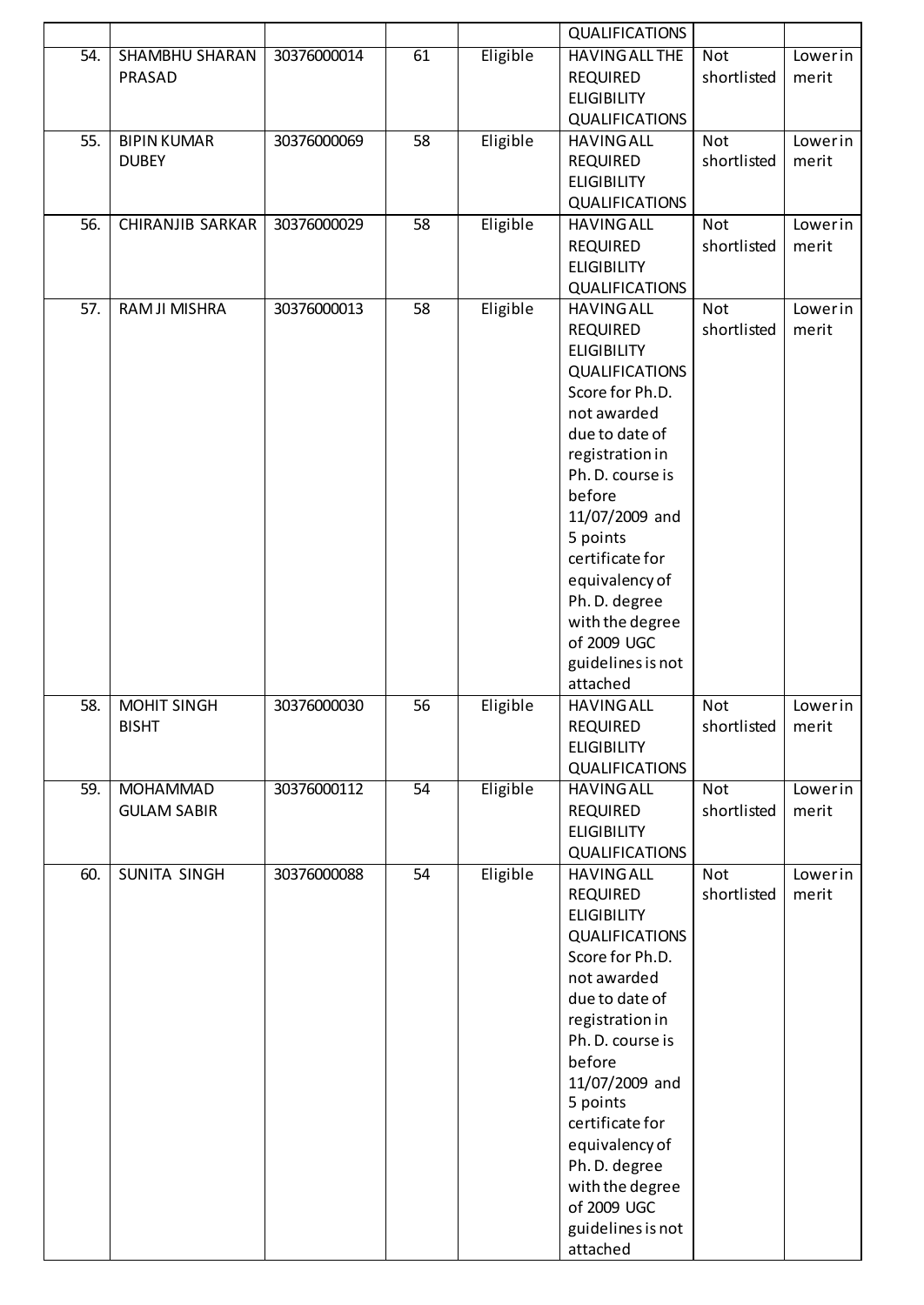| 61.        | <b>KUMAR P</b>                      | 30376000012                | 53       | Eligible             | <b>ELIGIBLE IN SC</b><br><b>CATEGORY ONLY</b><br><b>AS NET</b><br>QUALIFIED<br><b>UNDER SC</b><br><b>CATEGORY</b>                                                                                                                                                                                                                                                    | <b>Not</b><br>shortlisted        | Lowerin<br>merit            |
|------------|-------------------------------------|----------------------------|----------|----------------------|----------------------------------------------------------------------------------------------------------------------------------------------------------------------------------------------------------------------------------------------------------------------------------------------------------------------------------------------------------------------|----------------------------------|-----------------------------|
| 62.        | <b>RUCHI</b><br>SRIVASTAVA          | 30376000072                | 53       | Eligible             | <b>HAVING ALL</b><br><b>REQUIRED</b><br><b>ELIGIBILITY</b><br><b>QUALIFICATIONS</b>                                                                                                                                                                                                                                                                                  | <b>Not</b><br>shortlisted        | Lowerin<br>merit            |
| 63.        | ANVESHA SONKAR                      | 30376000107                | 51       | Eligible             | <b>HAVING ALL THE</b><br><b>REQUIRED</b><br><b>ELIGIBILITY</b><br><b>QUALIFICATIONS</b>                                                                                                                                                                                                                                                                              | <b>Not</b><br>shortlisted        | Lowerin<br>merit            |
| 64.        | DEVESH KUMAR                        | 30376000092                | 51       | Eligible             | <b>HAVING ALL</b><br><b>REQUIRED</b><br><b>ELIGIBILITY</b><br><b>QUALIFICATIONS</b><br>Score for Ph.D.<br>not awarded<br>due to date of<br>registration in<br>Ph. D. course is<br>before<br>11/07/2009 and<br>5 points<br>certificate for<br>equivalency of<br>Ph. D. degree<br>with the degree<br>of 2009 UGC<br>guidelines is not<br>attached                      | Not<br>shortlisted               | Lowerin<br>merit            |
| 65.<br>66. | KAVITA VERMA<br>MITHILESH KUMAR     | 30376000095<br>30376000049 | 51<br>51 | Eligible<br>Eligible | <b>HAVING ALL</b><br><b>REQUIRED</b><br><b>ELIGIBILITY</b><br><b>QUALIFICATIONS</b><br>Score for Ph.D.<br>not awarded<br>due to date of<br>registration in<br>Ph. D. course is<br>before<br>11/07/2009 and<br>5 points<br>certificate for<br>equivalency of<br>Ph. D. degree<br>with the degree<br>of 2009 UGC<br>guidelines is not<br>attached<br><b>HAVING ALL</b> | Not<br>shortlisted<br><b>Not</b> | Lowerin<br>merit<br>Lowerin |
|            | <b>SINGH</b>                        |                            |          |                      | <b>REQUIRED</b><br><b>ELIGIBILITY</b><br><b>QUALIFICATIONS</b>                                                                                                                                                                                                                                                                                                       | shortlisted                      | merit                       |
| 67.        | <b>NAVIN KUMAR</b><br><b>PANDEY</b> | 30376000026                | 51       | Eligible             | <b>HAVING ALL</b><br><b>REQUIRED</b><br><b>ELIGIBILITY</b>                                                                                                                                                                                                                                                                                                           | <b>Not</b><br>shortlisted        | Lowerin<br>merit            |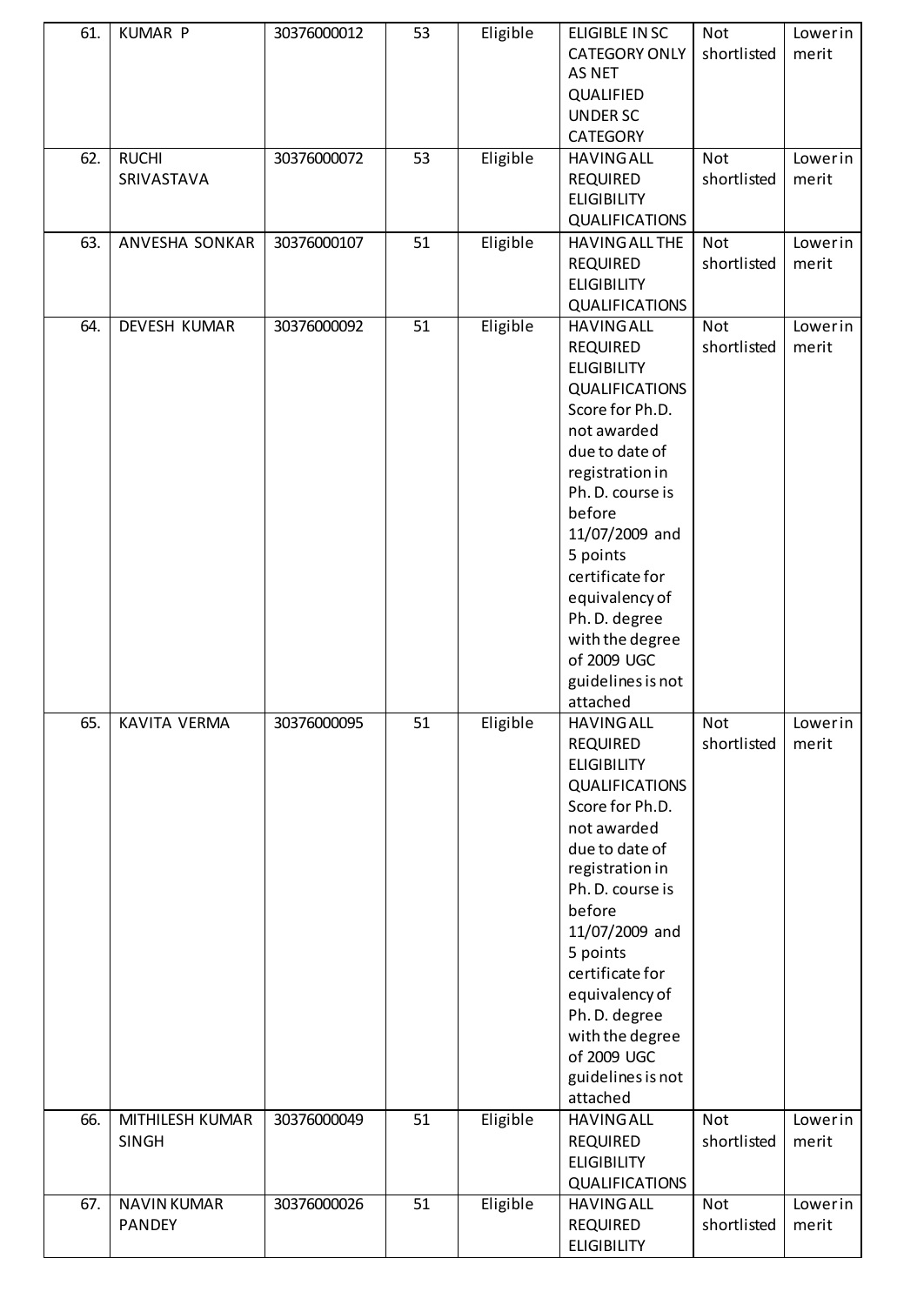|     |                                       |             |                 |          | <b>QUALIFICATIONS</b>                                                                                                                                                                                                                                                                                                                           |                           |                  |
|-----|---------------------------------------|-------------|-----------------|----------|-------------------------------------------------------------------------------------------------------------------------------------------------------------------------------------------------------------------------------------------------------------------------------------------------------------------------------------------------|---------------------------|------------------|
| 68. | PANKAJ SINGH                          | 30376000090 | 51              | Eligible | <b>HAVING ALL</b><br><b>REQUIRED</b><br><b>ELIGIBILITY</b><br><b>QUALIFICATIONS</b>                                                                                                                                                                                                                                                             | Not<br>shortlisted        | Lowerin<br>merit |
| 69. | <b>SHIV KUMAR</b><br><b>DISWAR</b>    | 30376000024 | 51              | Eligible | <b>HAVING ALL</b><br><b>REQUIRED</b><br><b>ELIGIBILITY</b><br><b>QUALIFICATIONS</b>                                                                                                                                                                                                                                                             | <b>Not</b><br>shortlisted | Lowerin<br>merit |
| 70. | <b>NAVEEN BISLA</b>                   | 30376000080 | 49              | Eligible | <b>HAVING ALL</b><br><b>REQUIRED</b><br><b>ELIGIBILITY</b><br><b>QUALIFICATIONS</b>                                                                                                                                                                                                                                                             | <b>Not</b><br>shortlisted | Lowerin<br>merit |
| 71. | <b>SHRAVAN KUMAR</b><br><b>MAURYA</b> | 30376000051 | 49              | Eligible | <b>HAVING ALL</b><br><b>REQUIRED</b><br><b>ELIGIBILITY</b><br><b>QUALIFICATIONS</b><br>Score for Ph.D.<br>not awarded<br>due to date of<br>registration in<br>Ph. D. course is<br>before<br>11/07/2009 and<br>5 points<br>certificate for<br>equivalency of<br>Ph. D. degree<br>with the degree<br>of 2009 UGC<br>guidelines is not<br>attached | Not<br>shortlisted        | Lowerin<br>merit |
| 72. | PRASOON KUMAR<br><b>SINGH</b>         | 30376000099 | 47              | Eligible | <b>HAVING ALL</b><br><b>REQUIRED</b><br><b>ELIGIBILITY</b><br><b>QUALIFICATIONS</b>                                                                                                                                                                                                                                                             | <b>Not</b><br>shortlisted | Lowerin<br>merit |
| 73. | <b>ANITA NAGAR</b>                    | 30376000065 | $\overline{43}$ | Eligible | <b>HAVING ALL</b><br><b>REQUIRED</b><br><b>ELIGIBILITY</b><br><b>QUALIFICATIONS</b>                                                                                                                                                                                                                                                             | <b>Not</b><br>shortlisted | Lowerin<br>merit |
| 74. | PALLAVI RAI                           | 30376000076 | 43              | Eligible | <b>HAVING ALL</b><br><b>REQUIRED</b><br><b>ELIGIBILITY</b><br><b>QUALIFICATIONS</b>                                                                                                                                                                                                                                                             | <b>Not</b><br>shortlisted | Lowerin<br>merit |
| 75. | <b>BIKASH MANDAL</b>                  | 30376000094 | 41              | Eligible | <b>HAVING ALL</b><br><b>REQUIRED</b><br><b>ELIGIBILITY</b><br><b>QUALIFICATIONS</b>                                                                                                                                                                                                                                                             | <b>Not</b><br>shortlisted | Lowerin<br>merit |
| 76. | <b>BUDHDEO BHAGAT</b>                 | 30376000063 | 41              | Eligible | <b>HAVING ALL</b><br><b>REQUIRED</b><br><b>ELIGIBILITY</b><br><b>QUALIFICATIONS</b>                                                                                                                                                                                                                                                             | Not<br>shortlisted        | Lowerin<br>merit |
| 77. | <b>VIJAY SHANKAR</b>                  | 30376000015 | 41              | Eligible | <b>HAVING ALL</b><br><b>REQUIRED</b><br><b>ELIGIBILITY</b><br><b>QUALIFICATIONS</b>                                                                                                                                                                                                                                                             | <b>Not</b><br>shortlisted | Lowerin<br>merit |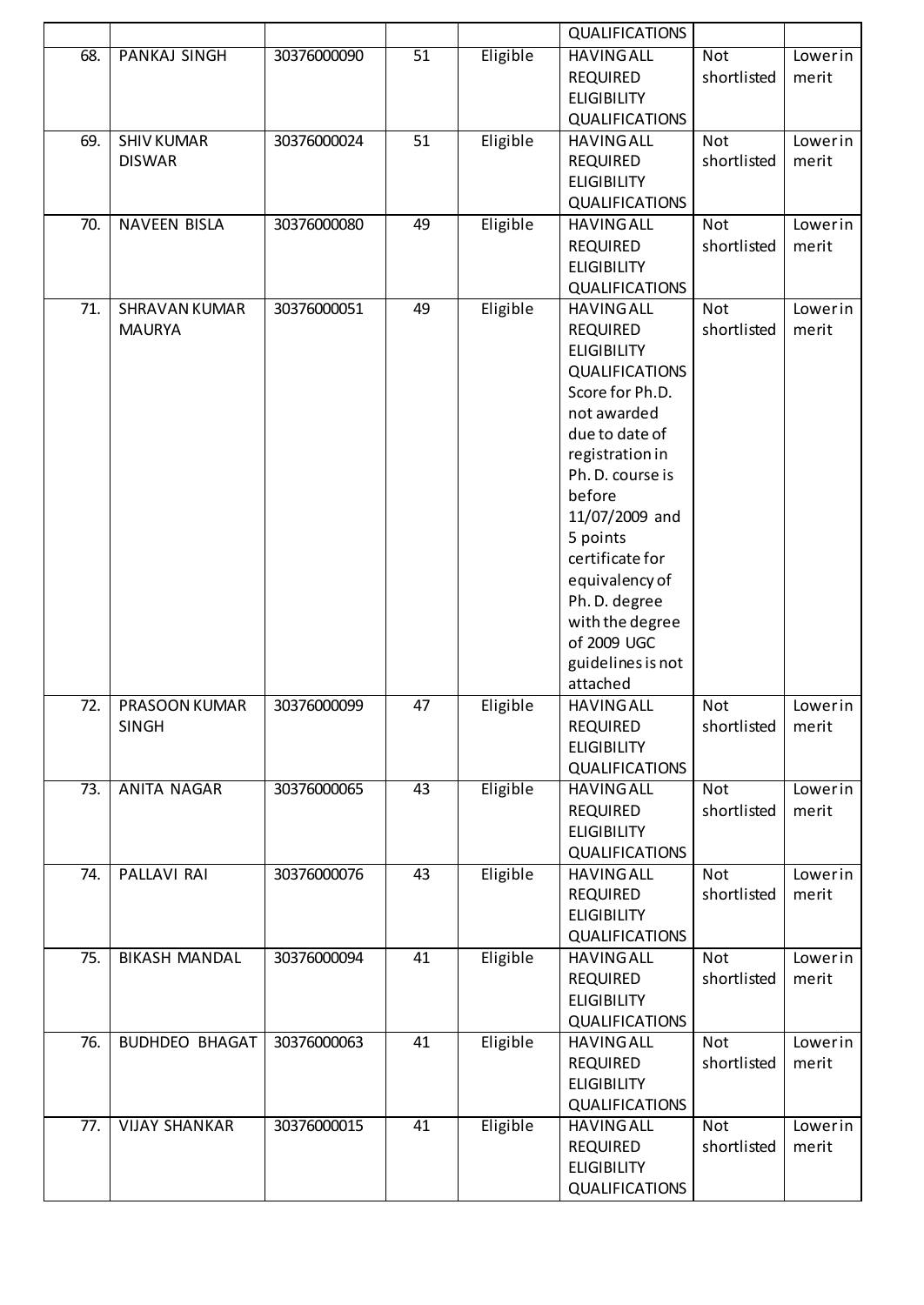## **SC-01 (Short listed)**

| Rank           | <b>Name</b>                                    | <b>Application</b> | <b>Score</b> | <b>Status</b> |                                                                                                                                                                                      |                 |          |
|----------------|------------------------------------------------|--------------------|--------------|---------------|--------------------------------------------------------------------------------------------------------------------------------------------------------------------------------------|-----------------|----------|
|                |                                                | Id                 |              |               | Remark                                                                                                                                                                               | <b>Status</b>   | Remark   |
| $\mathbf{1}$   | DR MANOJ<br><b>KUMAR</b>                       | 30376000062        | 92.67        | Eligible      | <b>HAVING ALL REQUIRED</b><br><b>ELIGIBILITY QUALIFICATIONS</b><br>PH.D. COURSEWORK<br><b>CERTIFICATE MUST BE</b><br>PRODUCED FOR RETAINING 30<br><b>POINTS</b>                      | Short<br>listed | In merit |
| $\overline{2}$ | <b>RAHUL</b><br><b>KUMAR</b><br>PRASAD         | 30376000098        | 89.83        | Eligible      | HAVING ALL THE REQUIRED<br><b>ELIGIBILITY QUALIFICATIONS</b><br>PH.D. COURSEWORK<br><b>CERTIFICATE MUST BE</b><br>PRODUCED FOR RETAINING 30<br><b>POINTS</b>                         | Short<br>listed | In merit |
| 3              | <b>DHARMEN</b><br><b>DRA</b><br><b>KAITHAL</b> | 30376000115        | 86           | Eligible      | <b>HAVING ALL REQUIRED</b><br><b>ELIGIBILITY QUALIFICATIONS</b><br>PH.D. COURSEWORK<br><b>CERTIFICATE MUST BE</b><br>PRODUCED FOR RETAINING 30<br><b>POINTS</b>                      | Short<br>listed | In merit |
| 4              | <b>RAM DAS</b>                                 | 30376000038        | 86           | Eligible      | <b>HAVING ALL REQUIRED</b><br><b>ELIGIBILITY QUALIFICATIONS</b>                                                                                                                      | Short<br>listed | In merit |
| 5              | <b>SHAILESH</b>                                | 30376000023        | 86           | Eligible      | <b>HAVING ALL REQUIRED</b>                                                                                                                                                           | Short           | In merit |
|                | <b>KUMAR</b><br>SANTOSH                        | 30376000019        |              |               | <b>ELIGIBILITY QUALIFICATIONS</b>                                                                                                                                                    | listed          |          |
| 6              | <b>KUMAR</b><br><b>JOSHI</b>                   |                    | 84           | Eligible      | <b>HAVING ALL REQUIRED</b><br><b>ELIGIBILITY QUALIFICATIONS</b><br>PH.D. COURSEWORK<br><b>CERTIFICATE MUST BE</b><br>PRODUCED FOR RETAINING 30<br><b>POINTS</b>                      | Short<br>listed | In merit |
| $\overline{7}$ | <b>BINTHUMA</b><br><b>THAVAN</b>               | 30376000011        | 83           | Eligible      | HAVING OTHER ALL THE<br><b>REQUIRED MINIMUM</b><br><b>ELIGIBILITY QUALIFICATIONS</b><br>PH.D. COURSEWORK<br><b>CERTIFICATE MUST BE</b><br>PRODUCED FOR RETAINING 30<br><b>POINTS</b> | Short<br>listed | In merit |
| 8              | PRABHASH<br><b>CHAND</b><br><b>PURI</b>        | 30376000046        | 81           | Eligible      | <b>HAVING ALL REQUIRED</b><br>ELIGIBILITY QUALIFICATIONS                                                                                                                             | Short<br>listed | In merit |
| 9              | SNEH LATA                                      | 30376000056        | 75           | Eligible      | <b>HAVING ALL REQUIRED</b><br>ELIGIBILITY QUALIFICATIONS<br>PH.D. COURSEWORK<br><b>CERTIFICATE MUST BE</b><br>PRODUCED FOR RETAINING 30<br><b>POINTS</b>                             | Short<br>listed | In merit |
| 10             | SATHEESH<br><b>KUMARK</b>                      | 30376000022        | 70           | Eligible      | UNDER CONDITION TO<br>PRODUCING PH.D DEGREE<br><b>WITH COURSEWORK</b><br>CERTIFICATE (NO NET)                                                                                        | Short<br>listed | In merit |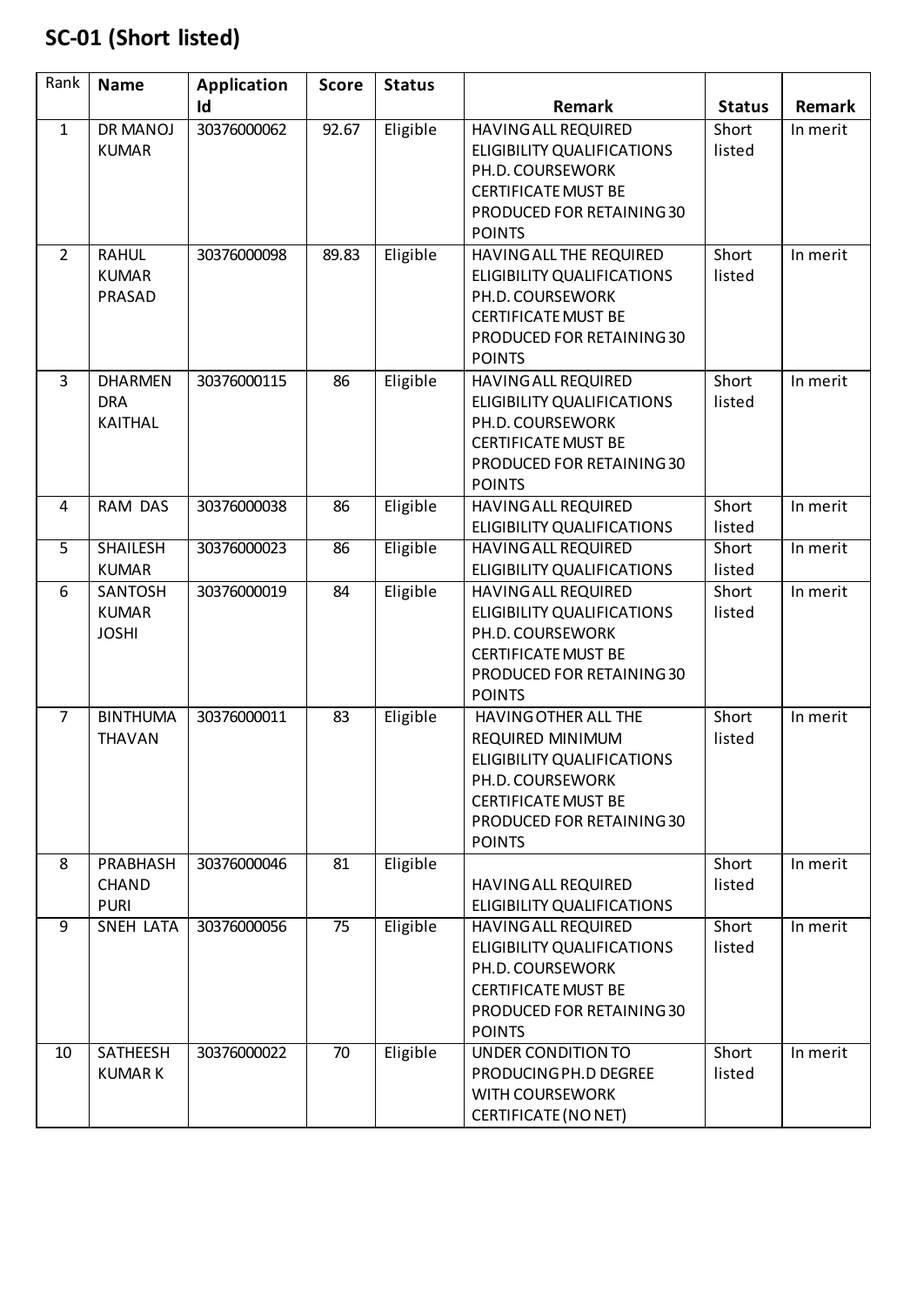### **Not short listed**

| 11 | SWARUP           | 30376000036 | 69              | Eligible |                                                                  | Not             | <b>Lower In</b> |
|----|------------------|-------------|-----------------|----------|------------------------------------------------------------------|-----------------|-----------------|
|    | <b>BISWAS</b>    |             |                 |          | HAVING ALL THE REQUIRED                                          | Short           | merit           |
|    |                  |             |                 |          | <b>MINIMUM ELIGIBILITY</b>                                       | listed          |                 |
| 12 | <b>RANDHIR</b>   | 30376000052 | 63              | Eligible |                                                                  | <b>Not</b>      | <b>Lower In</b> |
|    | <b>KUMAR</b>     |             |                 |          | <b>HAVING ALL REQUIRED</b>                                       | Short           | merit           |
|    |                  |             |                 |          | <b>ELIGIBILITY QUALIFICATIONS</b>                                | listed          |                 |
| 13 | <b>RAJESH</b>    | 30376000047 | 61              | Eligible |                                                                  | <b>Not</b>      | <b>Lower In</b> |
|    | <b>BHARTI</b>    |             |                 |          | <b>HAVING ALL REQUIRED</b>                                       | Short<br>listed | merit           |
| 14 | SANJAY           | 30376000045 | 61              | Eligible | ELIGIBILITY QUALIFICATIONS<br><b>HAVING ALL REQUIRED</b>         | <b>Not</b>      | <b>Lower In</b> |
|    | <b>KUMAR</b>     |             |                 |          | <b>ELIGIBILITY QUALIFICATIONS</b>                                | Short           | merit           |
|    |                  |             |                 |          | Score for Ph.D. not awarded                                      | listed          |                 |
|    |                  |             |                 |          | due to date of registration in                                   |                 |                 |
|    |                  |             |                 |          | Ph. D. course is before                                          |                 |                 |
|    |                  |             |                 |          | 11/07/2009 and 5 points                                          |                 |                 |
|    |                  |             |                 |          | certificate for equivalency of Ph.                               |                 |                 |
|    |                  |             |                 |          | D. degree with the degree of                                     |                 |                 |
|    |                  |             |                 |          | 2009 UGC guidelines is not                                       |                 |                 |
|    |                  |             |                 |          | attached                                                         |                 |                 |
| 15 | <b>CHIRANJIB</b> | 30376000029 | 58              | Eligible |                                                                  | <b>Not</b>      | <b>Lower In</b> |
|    | <b>SARKAR</b>    |             |                 |          | <b>HAVING ALL REQUIRED</b>                                       | Short           | merit           |
|    |                  |             |                 |          | <b>ELIGIBILITY QUALIFICATIONS</b>                                | listed          |                 |
| 16 | <b>KIRAN</b>     | 30376000010 | 58              | Eligible |                                                                  | Not             | <b>Lower In</b> |
|    |                  |             |                 |          | HAVING ALL THE REQUIRED                                          | Short           | merit           |
|    |                  |             |                 |          | <b>ELIGIBILITY QUALIFICATIONS</b>                                | listed          |                 |
| 17 | SHALINI          | 30376000105 | 56              | Eligible |                                                                  | Not             | <b>Lower In</b> |
|    | <b>BHARTI</b>    |             |                 |          | HAVING ALL THE REQUIRED<br><b>ELIGIBILITY QUALIFICATIONS</b>     | Short<br>listed | merit           |
| 18 | <b>KUMAR P</b>   | 30376000012 | 53              | Eligible | ELIGIBLE IN SC CATEGORY ONLY                                     | <b>Not</b>      | <b>Lower In</b> |
|    |                  |             |                 |          | AS NET QUALIFIED UNDER SC                                        | Short           | merit           |
|    |                  |             |                 |          | <b>CATEGORY</b>                                                  | listed          |                 |
| 19 | ANVESHA          | 30376000107 | $\overline{51}$ | Eligible |                                                                  | <b>Not</b>      | <b>Lower In</b> |
|    | SONKAR           |             |                 |          | HAVING ALL THE REQUIRED                                          | Short           | merit           |
|    |                  |             |                 |          | <b>ELIGIBILITY QUALIFICATIONS</b>                                | listed          |                 |
| 20 | <b>GANTHMA</b>   | 30376000110 | 50              | Eligible |                                                                  | <b>Not</b>      | <b>Lower In</b> |
|    | THI <sub>B</sub> |             |                 |          | <b>HAVING ALL REQUIRED</b>                                       | Short           | merit           |
|    |                  |             |                 |          | <b>ELIGIBILITY QUALIFICATIONS</b>                                | listed          |                 |
| 21 | <b>NEHA RANI</b> | 30376000039 | 49              | Eligible |                                                                  | Not             | <b>Lower In</b> |
|    |                  |             |                 |          | <b>HAVING ALL REQUIRED</b>                                       | Short           | merit           |
|    |                  |             |                 |          | ELIGIBILITY QUALIFICATIONS                                       | listed          |                 |
| 22 | <b>BISWAJIT</b>  | 30376000082 | 48              | Eligible | <b>HAVING ALL REQUIRED</b>                                       | <b>Not</b>      | <b>Lower In</b> |
|    | SARDAR           |             |                 |          | <b>ELIGIBILITY QUALIFICATIONS</b><br>Score for Ph.D. not awarded | Short<br>listed | merit           |
|    |                  |             |                 |          | due to date of registration in                                   |                 |                 |
|    |                  |             |                 |          | Ph. D. course is before                                          |                 |                 |
|    |                  |             |                 |          | 11/07/2009 and 5 points                                          |                 |                 |
|    |                  |             |                 |          | certificate for equivalency of Ph.                               |                 |                 |
|    |                  |             |                 |          | D. degree with the degree of                                     |                 |                 |
|    |                  |             |                 |          | 2009 UGC guidelines is not                                       |                 |                 |
|    |                  |             |                 |          | attached                                                         |                 |                 |
| 23 | <b>AMIT</b>      | 30376000058 | 45              | Eligible |                                                                  | Not             | <b>Lower In</b> |
|    | <b>KUMAR</b>     |             |                 |          | <b>HAVING ALL REQUIRED</b>                                       | Short           | merit           |
|    | <b>GAUTAM</b>    |             |                 |          | <b>ELIGIBILITY QUALIFICATIONS</b>                                | listed          |                 |
| 24 | <b>BIKASH</b>    | 30376000094 | 41              | Eligible |                                                                  | Not             | <b>Lower In</b> |
|    | <b>MANDAL</b>    |             |                 |          | <b>HAVING ALL REQUIRED</b>                                       | Short           | merit           |
|    |                  |             |                 |          | ELIGIBILITY QUALIFICATIONS                                       | listed          |                 |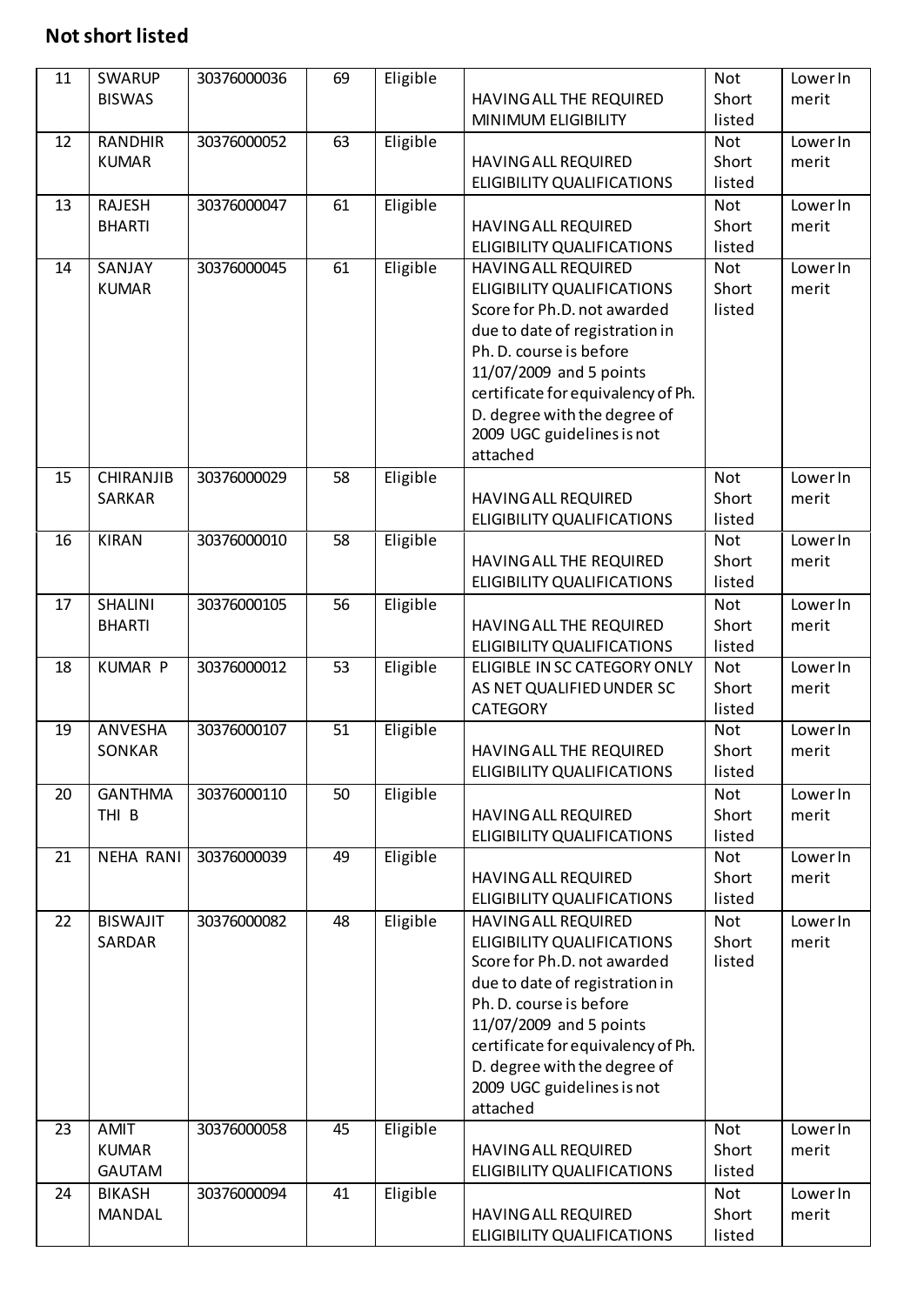| 25 | <b>RAMESH</b>  | 30376000116 | 41 | Eligible |                                    | Not        | LowerIn |
|----|----------------|-------------|----|----------|------------------------------------|------------|---------|
|    | <b>KUMAR</b>   |             |    |          | <b>HAVING ALL REQUIRED</b>         | Short      | merit   |
|    | <b>GAUTAM</b>  |             |    |          | ELIGIBILITY QUALIFICATIONS         | listed     |         |
| 26 | <b>VIJAY</b>   | 30376000015 | 41 | Eligible |                                    | Not        | LowerIn |
|    | SHANKAR        |             |    |          | <b>HAVING ALL REQUIRED</b>         | Short      | merit   |
|    |                |             |    |          | ELIGIBILITY QUALIFICATIONS         | listed     |         |
| 27 | <b>KRISHNA</b> | 30376000078 | 37 | Eligible |                                    | Not        | LowerIn |
|    | <b>KUMAR</b>   |             |    |          | <b>HAVING ALL REQUIRED</b>         | Short      | merit   |
|    | <b>KALSIYA</b> |             |    |          | ELIGIBILITY QUALIFICATIONS         | listed     |         |
| 28 | KASHI          | 30376000091 | 33 | Eligible | UNDER CONDITION TO                 | <b>Not</b> | LowerIn |
|    | PRASAD         |             |    |          | PRODUCING COURSEWORK               | Short      | merit   |
|    |                |             |    |          | <b>CERTIFICATE</b>                 | listed     |         |
|    |                |             |    |          | Score for Ph.D. not awarded        |            |         |
|    |                |             |    |          | due to date of registration in     |            |         |
|    |                |             |    |          | Ph. D. course is before            |            |         |
|    |                |             |    |          | 11/07/2009 and 5 points            |            |         |
|    |                |             |    |          | certificate for equivalency of Ph. |            |         |
|    |                |             |    |          | D. degree with the degree of       |            |         |
|    |                |             |    |          | 2009 UGC guidelines is not         |            |         |
|    |                |             |    |          | attached                           |            |         |

# **ST-01 (Short listed)**

| Rank           | <b>Name</b>                   | <b>Application Id</b> | <b>Score</b> | <b>Status</b> | Remark                                                                                                                                                                                                         | <b>Status</b>   | Remark   |
|----------------|-------------------------------|-----------------------|--------------|---------------|----------------------------------------------------------------------------------------------------------------------------------------------------------------------------------------------------------------|-----------------|----------|
| $\mathbf{1}$   | LINET KHAKHA                  | 30376000032           | 83           | Eligible      | <b>HAVING ALL THE</b><br><b>REQUIRED</b><br><b>ELIGIBILITY</b><br><b>QUALIFICATIONS</b><br>PH.D.<br><b>COURSEWORK</b><br><b>CERTIFICATE</b><br><b>MUST BE</b><br>PRODUCED FOR<br>RETAINING 30<br><b>POINTS</b> | Short<br>listed | In merit |
| $\overline{2}$ | <b>TILAK RAJ MEENA</b>        | 30376000075           | 80           | Eligible      | <b>HAVING ALL</b><br><b>REQUIRED</b><br><b>ELIGIBILITY</b><br>QUALIFICATIONS<br>PH.D.<br><b>COURSEWORK</b><br><b>CERTIFICATE</b><br><b>MUST BE</b><br>PRODUCED FOR<br>RETAINING 30<br><b>POINTS</b>            | Short<br>listed | In merit |
| $\overline{3}$ | <b>SURESH KUMAR</b>           | 30376000084           | 73           | Eligible      | NO NET UNDER<br><b>CONDITION TO</b><br><b>PRODUCINGPh</b><br><b>D COURSEWORK</b><br><b>CERTIFICATE</b>                                                                                                         | Short<br>listed | In merit |
| 4              | <b>LAKSHMAN NAIK</b><br>P     | 30376000006           | 72           | Eligible      | HAVING ALL THE<br><b>REQUIRED</b><br><b>ELIGIBILITY</b><br><b>QUALIFICATIONS</b>                                                                                                                               | Short<br>listed | In merit |
| 5              | ZIRTLUANGA<br><b>CHHANGTE</b> | 30376000035           | 52           | Eligible      | <b>HAVING ALL</b><br><b>REQUIRED</b><br><b>ELIGIBILITY</b><br><b>QUALIFICATIONS</b>                                                                                                                            | Short<br>listed | In merit |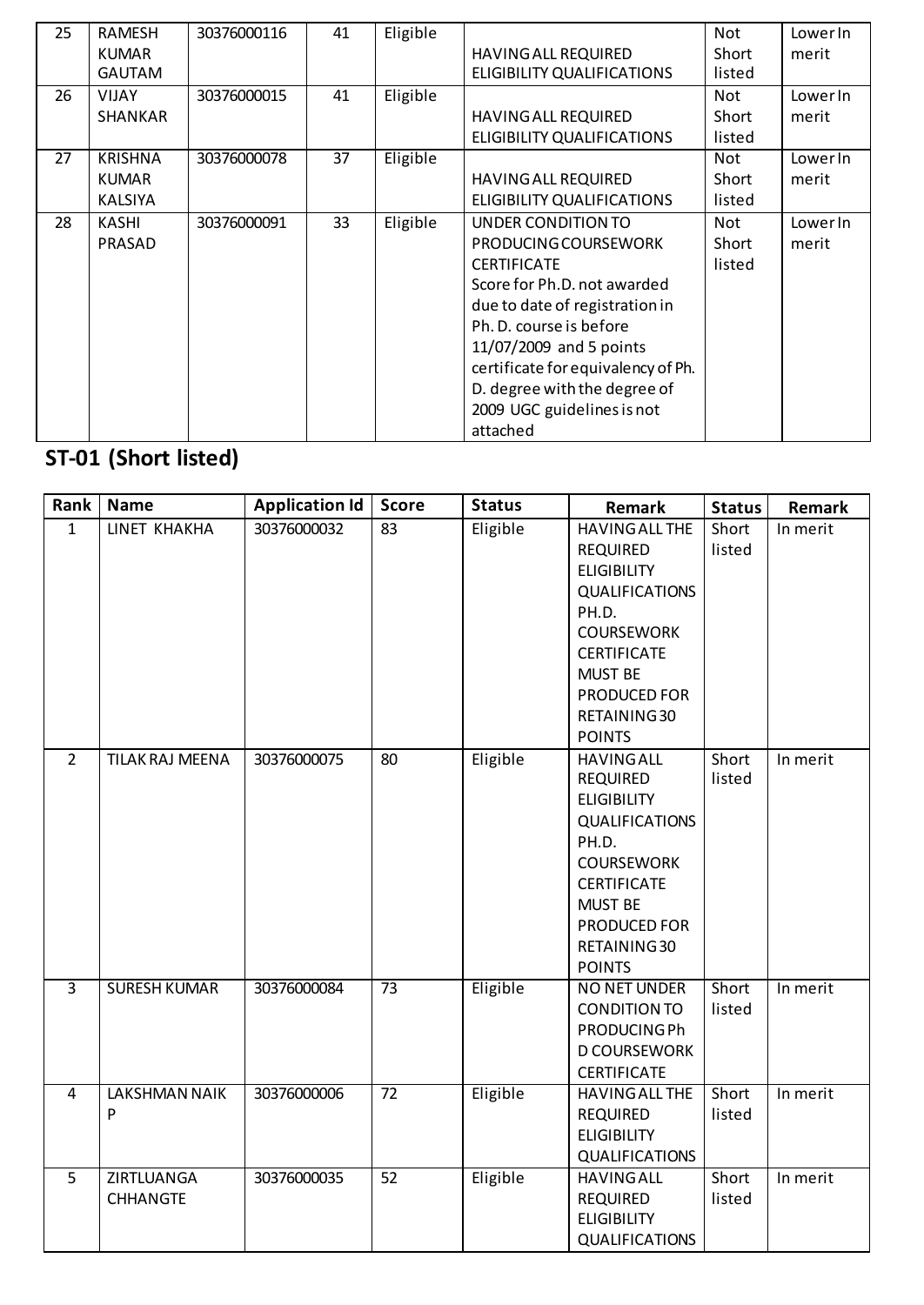| 6  | <b>MESANGUTO</b><br><b>MERU</b>   | 30376000033 | 47.17 | Eligible | <b>HAVING ALL</b><br><b>REQUIRED</b><br><b>ELIGIBILITY</b><br><b>QUALIFICATIONS</b>     | Short<br>listed | In merit |
|----|-----------------------------------|-------------|-------|----------|-----------------------------------------------------------------------------------------|-----------------|----------|
| 7  | <b>TEENA PANGTEY</b>              | 30376000061 | 47    | Eligible | <b>HAVING ALL</b><br><b>REQUIRED</b><br><b>ELIGIBILITY</b><br><b>QUALIFICATIONS</b>     | Short<br>listed | In merit |
| 8  | <b>MANOJ SINGH</b><br>QUIRIYAL    | 30376000002 | 45    | Eligible | <b>HAVING ALL THE</b><br><b>REQUIRED</b><br><b>ELIGIBILITY</b><br><b>QUALIFICATIONS</b> | Short<br>listed | In merit |
| 9  | <b>BUDHDEO</b><br><b>BHAGAT</b>   | 30376000063 | 41    | Eligible | <b>HAVING ALL</b><br><b>REQUIRED</b><br><b>ELIGIBILITY</b><br><b>QUALIFICATIONS</b>     | Short<br>listed | In merit |
| 10 | <b>TAMPIDUAN</b><br><b>KAMEIH</b> | 30376000117 | 41    | Eligible | <b>HAVING ALL THE</b><br><b>REQUIRED</b><br><b>ELIGIBILITY</b><br><b>QUALIFICATIONS</b> | Short<br>listed | In merit |

#### **Not Shortlisted**

| 11 | SITA RAM MEENA    | 30376000027 | 38 | Eligible | <b>HAVING ALL</b>     | <b>Not</b> | Lowerin |
|----|-------------------|-------------|----|----------|-----------------------|------------|---------|
|    |                   |             |    |          | <b>REQUIRED</b>       | short      | merit   |
|    |                   |             |    |          | <b>ELIGIBILITY</b>    | listed     |         |
|    |                   |             |    |          | <b>QUALIFICATIONS</b> |            |         |
| 12 | <b>DR KEERTHI</b> | 30376000079 | 31 | Eligible | <b>UNDER</b>          | <b>Not</b> | Lowerin |
|    | <b>KUMARM</b>     |             |    |          | CONDITION TO          | short      | merit   |
|    |                   |             |    |          | <b>PRODUCING PH</b>   | listed     |         |
|    |                   |             |    |          | <b>D DEGREE</b>       |            |         |

## **Not Eligible**

| SI. No. | <b>Name</b>               | <b>Application Id</b> | Remark                                     |
|---------|---------------------------|-----------------------|--------------------------------------------|
|         | ANSHU SHARMA              | 30376000086           | NO NET AND PH. D. IN OTHER SUBJECT         |
|         |                           |                       | DUPLICATE FORM WITH FORM ID NO.            |
|         | <b>BIKASH MANDAL</b>      | 30376000031           | 30376000094                                |
| 3       | <b>CHIRANJIT MONDAL</b>   | 30376000066           | NEITHER NET NOR PHD                        |
|         |                           |                       | UGC/NET NOT QUALIFIED UNDER GENERAL        |
| 4       | NILKANTH ASHOKRAO SHRAVAN | 30376000114           | <b>CATEGORY</b>                            |
| 5       | <b>OMPRAKASH GANGEY</b>   | 30376000085           | <b>NEITHER NET NOR PHD</b>                 |
|         |                           |                       | UGC/NET NOT QUALIFIED UNDER GENERAL        |
| 6       | PRIYARANJANA SONI         | 30376000109           | <b>CATEGORY</b>                            |
|         |                           |                       | UGC/NET NOT QUALIFIED UNDER GENERAL        |
|         | <b>RUBY MAURYA</b>        | 30376000008           | <b>CATEGORY</b>                            |
|         |                           |                       | <b>MASTER DEGREE IS NOT IN PHYSICAL</b>    |
| 8       | SANKAT MOCHAN             | 30376000068           | <b>EDUCATION</b>                           |
|         |                           |                       | APPLICATION FORM IS DUPLICATE WITH         |
| 9       | <b>VIVEK KUMAR SINGH</b>  | 30376000003           | APPLICATION ID NO. 30376000043             |
| 10      | YOGESH ATIRAM LAHARE      | 30376000001           | SLET/SET IS VALID IN RESPECTIVE STATE ONLY |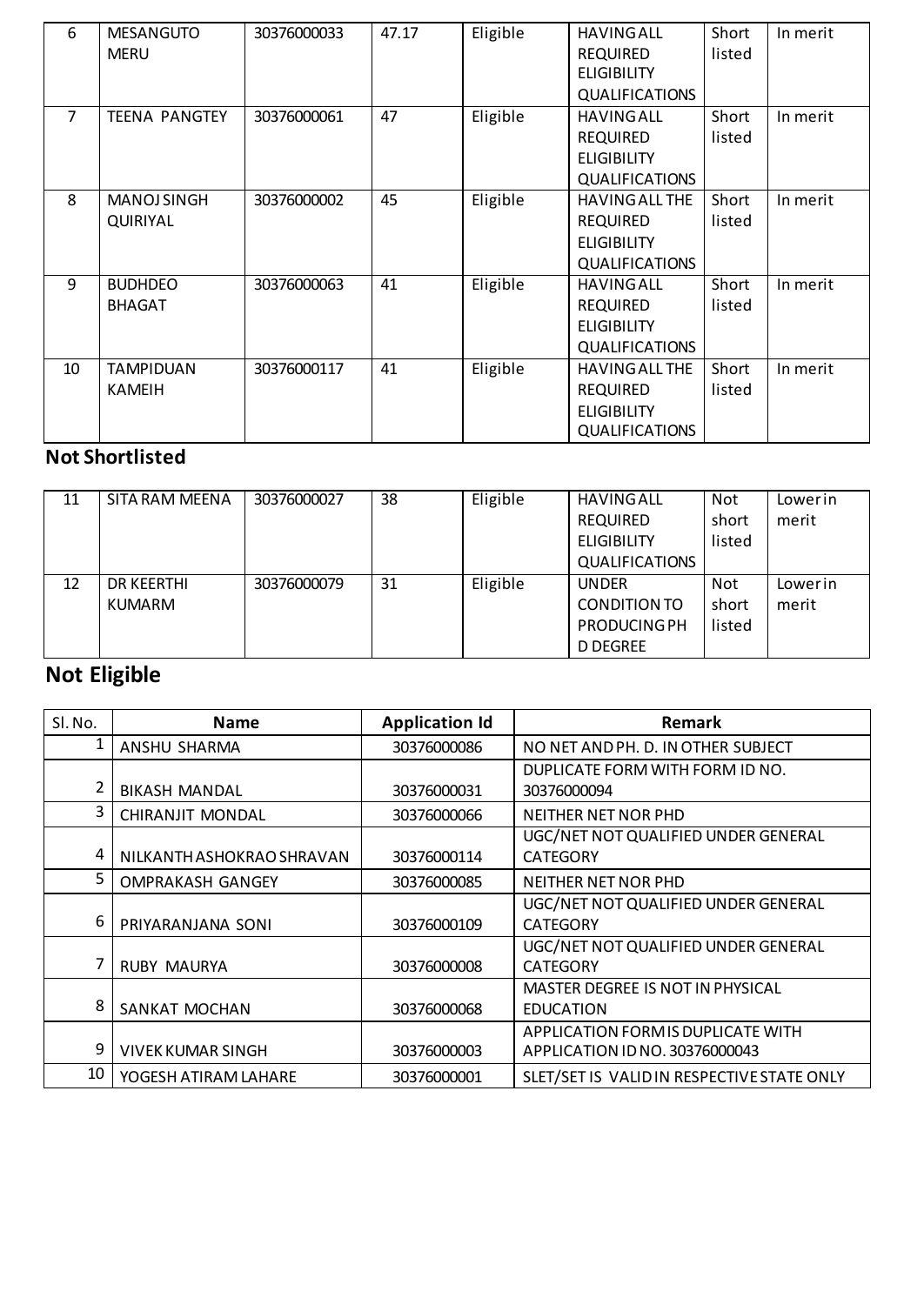## **Assistant Professor Post Code-30391(UR-01) Department of Jain Baudh Darshan, Faculty of SVDV, BHU**

| 30391000018<br>98<br>Eligible<br><b>Fulfills the</b><br>Short<br><b>ARIHANT KUMAR</b><br>In merit<br>$\mathbf{1}$<br>advertised<br>listed<br><b>JAIN</b><br>essential<br>qualification<br>Eligible<br>$\overline{2}$<br>30391000011<br>96<br>fullfilthe<br>Short<br>ANAND KUMAR JAIN<br>In merit<br>advertised<br>listed<br>essential<br>qualification<br>Eligible<br><b>Fulfills the</b><br>$\overline{3}$<br><b>SUNIL KUMAR JAIN</b><br>30391000027<br>Short<br>In merit<br>94<br>advertised<br>listed<br>essential<br>qualification.<br>Eligible<br>30391000021<br>93<br><b>Fulfills the</b><br>Short<br>In merit<br>PANKAJ KUMAR JAIN<br>4<br>advertised<br>listed<br>essential<br>qualification<br>Eligible<br>fulfil the<br>30391000008<br>Short<br>In merit<br>5<br>YOGESH KUMAR JAIN<br>93<br>advertised<br>listed<br>qualification<br>Eligible<br>fulfillthe<br>Short<br>SHUDDHATAM<br>30391000003<br>90<br>In merit<br>6<br>advertised<br>PRAKASHJAIN<br>listed<br>qualifiation<br>Eligible<br>DHARMENDRA<br>30391000012<br>fulfills the<br>Short<br>In merit<br>$\overline{7}$<br>86 |
|-------------------------------------------------------------------------------------------------------------------------------------------------------------------------------------------------------------------------------------------------------------------------------------------------------------------------------------------------------------------------------------------------------------------------------------------------------------------------------------------------------------------------------------------------------------------------------------------------------------------------------------------------------------------------------------------------------------------------------------------------------------------------------------------------------------------------------------------------------------------------------------------------------------------------------------------------------------------------------------------------------------------------------------------------------------------------------------------------|
|                                                                                                                                                                                                                                                                                                                                                                                                                                                                                                                                                                                                                                                                                                                                                                                                                                                                                                                                                                                                                                                                                                 |
|                                                                                                                                                                                                                                                                                                                                                                                                                                                                                                                                                                                                                                                                                                                                                                                                                                                                                                                                                                                                                                                                                                 |
|                                                                                                                                                                                                                                                                                                                                                                                                                                                                                                                                                                                                                                                                                                                                                                                                                                                                                                                                                                                                                                                                                                 |
|                                                                                                                                                                                                                                                                                                                                                                                                                                                                                                                                                                                                                                                                                                                                                                                                                                                                                                                                                                                                                                                                                                 |
|                                                                                                                                                                                                                                                                                                                                                                                                                                                                                                                                                                                                                                                                                                                                                                                                                                                                                                                                                                                                                                                                                                 |
|                                                                                                                                                                                                                                                                                                                                                                                                                                                                                                                                                                                                                                                                                                                                                                                                                                                                                                                                                                                                                                                                                                 |
|                                                                                                                                                                                                                                                                                                                                                                                                                                                                                                                                                                                                                                                                                                                                                                                                                                                                                                                                                                                                                                                                                                 |
|                                                                                                                                                                                                                                                                                                                                                                                                                                                                                                                                                                                                                                                                                                                                                                                                                                                                                                                                                                                                                                                                                                 |
|                                                                                                                                                                                                                                                                                                                                                                                                                                                                                                                                                                                                                                                                                                                                                                                                                                                                                                                                                                                                                                                                                                 |
|                                                                                                                                                                                                                                                                                                                                                                                                                                                                                                                                                                                                                                                                                                                                                                                                                                                                                                                                                                                                                                                                                                 |
|                                                                                                                                                                                                                                                                                                                                                                                                                                                                                                                                                                                                                                                                                                                                                                                                                                                                                                                                                                                                                                                                                                 |
|                                                                                                                                                                                                                                                                                                                                                                                                                                                                                                                                                                                                                                                                                                                                                                                                                                                                                                                                                                                                                                                                                                 |
|                                                                                                                                                                                                                                                                                                                                                                                                                                                                                                                                                                                                                                                                                                                                                                                                                                                                                                                                                                                                                                                                                                 |
|                                                                                                                                                                                                                                                                                                                                                                                                                                                                                                                                                                                                                                                                                                                                                                                                                                                                                                                                                                                                                                                                                                 |
|                                                                                                                                                                                                                                                                                                                                                                                                                                                                                                                                                                                                                                                                                                                                                                                                                                                                                                                                                                                                                                                                                                 |
|                                                                                                                                                                                                                                                                                                                                                                                                                                                                                                                                                                                                                                                                                                                                                                                                                                                                                                                                                                                                                                                                                                 |
|                                                                                                                                                                                                                                                                                                                                                                                                                                                                                                                                                                                                                                                                                                                                                                                                                                                                                                                                                                                                                                                                                                 |
|                                                                                                                                                                                                                                                                                                                                                                                                                                                                                                                                                                                                                                                                                                                                                                                                                                                                                                                                                                                                                                                                                                 |
|                                                                                                                                                                                                                                                                                                                                                                                                                                                                                                                                                                                                                                                                                                                                                                                                                                                                                                                                                                                                                                                                                                 |
|                                                                                                                                                                                                                                                                                                                                                                                                                                                                                                                                                                                                                                                                                                                                                                                                                                                                                                                                                                                                                                                                                                 |
|                                                                                                                                                                                                                                                                                                                                                                                                                                                                                                                                                                                                                                                                                                                                                                                                                                                                                                                                                                                                                                                                                                 |
|                                                                                                                                                                                                                                                                                                                                                                                                                                                                                                                                                                                                                                                                                                                                                                                                                                                                                                                                                                                                                                                                                                 |
|                                                                                                                                                                                                                                                                                                                                                                                                                                                                                                                                                                                                                                                                                                                                                                                                                                                                                                                                                                                                                                                                                                 |
| advertised<br><b>KUMAR JAIN</b><br>listed<br>essential                                                                                                                                                                                                                                                                                                                                                                                                                                                                                                                                                                                                                                                                                                                                                                                                                                                                                                                                                                                                                                          |
|                                                                                                                                                                                                                                                                                                                                                                                                                                                                                                                                                                                                                                                                                                                                                                                                                                                                                                                                                                                                                                                                                                 |
| qualification<br>Eligible<br><b>AMIT KUMAR</b><br>30391000013<br><b>Fulfill the</b><br>Short<br>8<br>85<br>In merit                                                                                                                                                                                                                                                                                                                                                                                                                                                                                                                                                                                                                                                                                                                                                                                                                                                                                                                                                                             |
| advertised<br>listed                                                                                                                                                                                                                                                                                                                                                                                                                                                                                                                                                                                                                                                                                                                                                                                                                                                                                                                                                                                                                                                                            |
| essential                                                                                                                                                                                                                                                                                                                                                                                                                                                                                                                                                                                                                                                                                                                                                                                                                                                                                                                                                                                                                                                                                       |
| qualification                                                                                                                                                                                                                                                                                                                                                                                                                                                                                                                                                                                                                                                                                                                                                                                                                                                                                                                                                                                                                                                                                   |
| Eligible<br>fullfilthe<br>$\overline{9}$<br><b>ANILKUMAR JAIN</b><br>30391000010<br>$\overline{83}$<br>Short<br>In merit                                                                                                                                                                                                                                                                                                                                                                                                                                                                                                                                                                                                                                                                                                                                                                                                                                                                                                                                                                        |
| listed<br>advertised                                                                                                                                                                                                                                                                                                                                                                                                                                                                                                                                                                                                                                                                                                                                                                                                                                                                                                                                                                                                                                                                            |
| essential                                                                                                                                                                                                                                                                                                                                                                                                                                                                                                                                                                                                                                                                                                                                                                                                                                                                                                                                                                                                                                                                                       |
| qualification                                                                                                                                                                                                                                                                                                                                                                                                                                                                                                                                                                                                                                                                                                                                                                                                                                                                                                                                                                                                                                                                                   |
| Eligible<br>81.5<br><b>Fulfills the</b><br>30391000023<br>Short<br>10<br><b>ALOK KUMAR JAIN</b><br>In merit                                                                                                                                                                                                                                                                                                                                                                                                                                                                                                                                                                                                                                                                                                                                                                                                                                                                                                                                                                                     |
| advertised<br>listed                                                                                                                                                                                                                                                                                                                                                                                                                                                                                                                                                                                                                                                                                                                                                                                                                                                                                                                                                                                                                                                                            |
| essential                                                                                                                                                                                                                                                                                                                                                                                                                                                                                                                                                                                                                                                                                                                                                                                                                                                                                                                                                                                                                                                                                       |
| qualification                                                                                                                                                                                                                                                                                                                                                                                                                                                                                                                                                                                                                                                                                                                                                                                                                                                                                                                                                                                                                                                                                   |